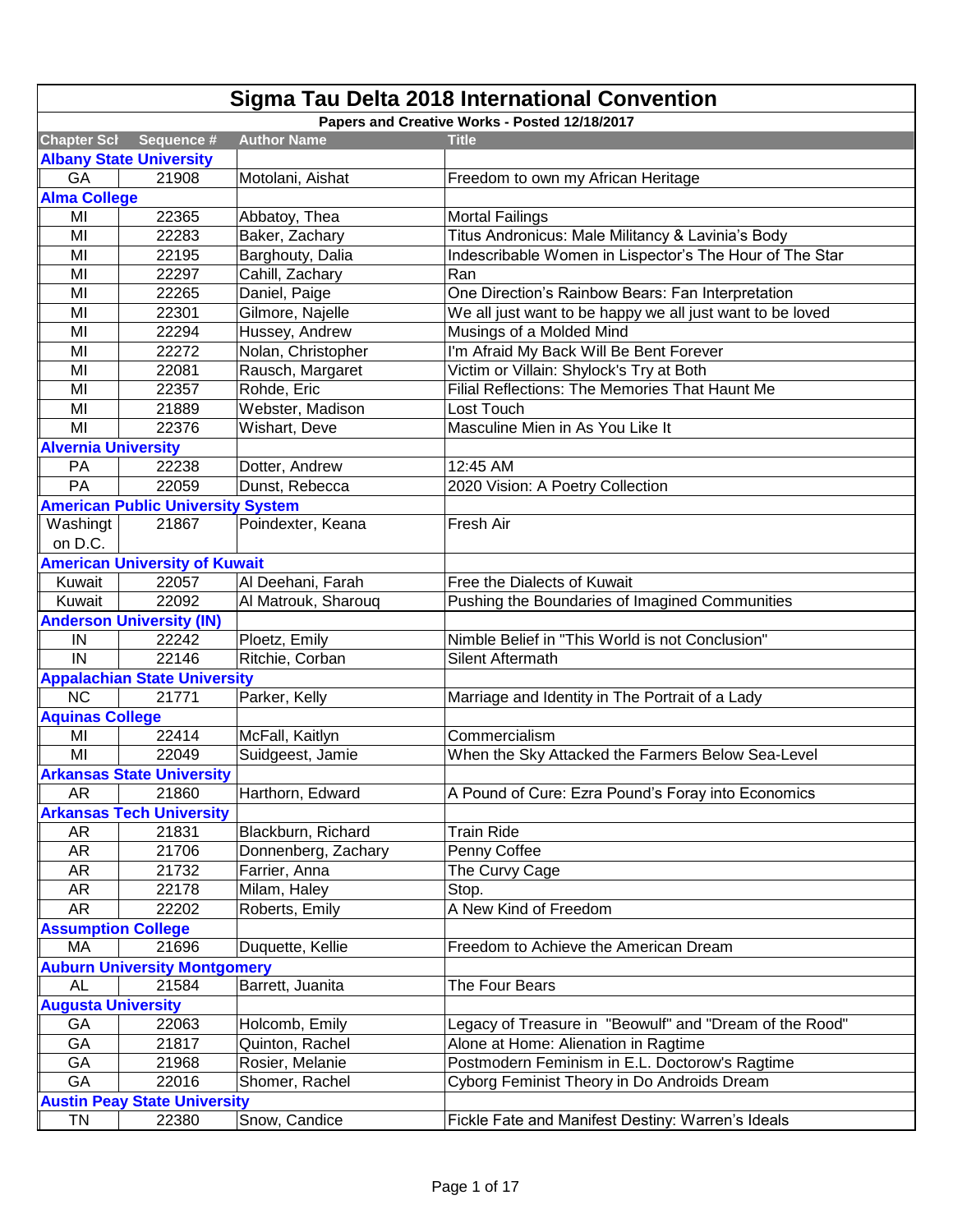|                               | Sigma Tau Delta 2018 International Convention |                            |                                                      |  |
|-------------------------------|-----------------------------------------------|----------------------------|------------------------------------------------------|--|
|                               |                                               |                            | Papers and Creative Works - Posted 12/18/2017        |  |
| <b>Chapter Scl</b>            | Sequence #                                    | <b>Author Name</b>         | <b>Title</b>                                         |  |
|                               | <b>Azusa Pacific University</b>               |                            |                                                      |  |
| CA                            | 22205                                         | Baeza, Victor              | Albino Orange                                        |  |
| CA                            | 22249                                         | Lee, Emma                  | The Decolonizing Power of Dark Irony                 |  |
| CA                            | 21637                                         | Lomeli, Ashli              | Vengeance in Vain                                    |  |
| <b>Baker University</b>       |                                               |                            |                                                      |  |
| KS                            | 21979                                         | Brown, Madison             | Found on the Physicist's Desk                        |  |
| KS                            | 22218                                         | Hautau, Folauhola          | Trouble in Neighborhood: Black Masculnt in Mnlght    |  |
| KS                            | 22291                                         | Hornbeck, Olivia           | The Trees and I                                      |  |
| KS                            | 21937                                         | Merchant, Ryan             | Characters on a Stage                                |  |
| KS                            | 21984                                         | Mogle, Matthew             | The Nature of Observation                            |  |
| <b>Ball State University</b>  |                                               |                            |                                                      |  |
| IN                            | 22340                                         | Carter, John               | Land/locked Bodies                                   |  |
| IN                            | 21989                                         | Goff, Erin                 | Sinister Sequence: A Poetry Collection               |  |
| IN                            | 21973                                         | Partridge, Hannah          | My Name in the Universe                              |  |
| IN                            | 21776                                         | Townsend, Taylor           | Why Does It Rain?                                    |  |
| <b>Belmont University</b>     |                                               |                            |                                                      |  |
| <b>TN</b>                     | 22115                                         | Moore, Hope                | Freedom in American Literature                       |  |
|                               | <b>Bennett College for Women</b>              |                            |                                                      |  |
| <b>NC</b>                     | 21828                                         | Douglas, Celia             | <b>Beautiful Chaos</b>                               |  |
| <b>NC</b>                     | 22122                                         | Locke, Randi               | Black Masculinity and the Gay black man              |  |
| <b>Berry College</b>          |                                               |                            |                                                      |  |
| GA                            | 22091                                         | Heyman, Miranda            | <b>Crooked Lies</b>                                  |  |
| GA                            | 22070                                         | Nye, Erin                  | Henry James' International Theme within Daisy Miller |  |
| GA                            | 22157                                         | Walker, Meredith           | Risa                                                 |  |
|                               | <b>Blue Mountain College</b>                  |                            |                                                      |  |
| <b>MS</b>                     | 21922                                         | Gilmore, Myra              | I Made This Up                                       |  |
| <b>MS</b>                     | 22266                                         | McClure, Caroline          | <b>Professional Dreamer</b>                          |  |
| <b>MS</b>                     | 22397                                         | Roberson, Sarah            | Dear Memories                                        |  |
| <b>Briar Cliff University</b> |                                               |                            |                                                      |  |
| IA                            | 22155                                         | Perea-Morales, Sonia       | Seasons From my Father                               |  |
|                               | <b>Bridgewater State University</b>           |                            |                                                      |  |
| MA                            | 22135                                         | Fuss, Amelia               | Losing Childhood: Phillis Wheatley the Romantic      |  |
|                               | <b>Broward College - South Campus</b>         |                            |                                                      |  |
| Florida                       | 22186                                         | Norono Rojas, Jose Alfredo | Winteryear                                           |  |
|                               | <b>Calhoun Community College</b>              |                            |                                                      |  |
| Alabama                       | 22412                                         | Wilcoxson, Brandon         | A Catharsis for a Shattered Mind                     |  |
| <b>Campbell University</b>    |                                               |                            |                                                      |  |
| <b>NC</b>                     | 21912                                         | Huth, Lydia                | Gunpowder & Catholicism in The Revenger's Tragedy    |  |
| <b>Carlow University</b>      |                                               |                            |                                                      |  |
| PA                            | 21987                                         | Arendt, Karlee             | Harry Potter, Odysseus, and Oedipus                  |  |
|                               | <b>Carson-Newman University</b>               |                            |                                                      |  |
| <b>TN</b>                     | 21710                                         | Lane, Teresa               | A Poetry Collection: Different Facets of Freedom     |  |
| <b>TN</b>                     | 21778                                         | Mouser, Taylor             | Resting in Nature and Resisting Culture              |  |
| <b>TN</b>                     | 21972                                         | Reed, Gabriel              | Abysses: Poems Inspired by Blaise Pascal's Life      |  |
| <b>TN</b>                     | 21990                                         | Spaulding, Sarah           | <b>Identity Through New Eyes</b>                     |  |
| <b>Cedarville University</b>  |                                               |                            |                                                      |  |
| OH                            | 22240                                         | Best, Brandon              | Catch and Release                                    |  |
|                               | <b>Centenary University</b>                   |                            |                                                      |  |
| <b>NJ</b>                     | 21833                                         | Berry, Princess            | Literary Analysis of The Mountaintop                 |  |
| NJ                            | 21840                                         | Rexrode, Abraham           | (A)Sexuality of Feste in Twelfth Night               |  |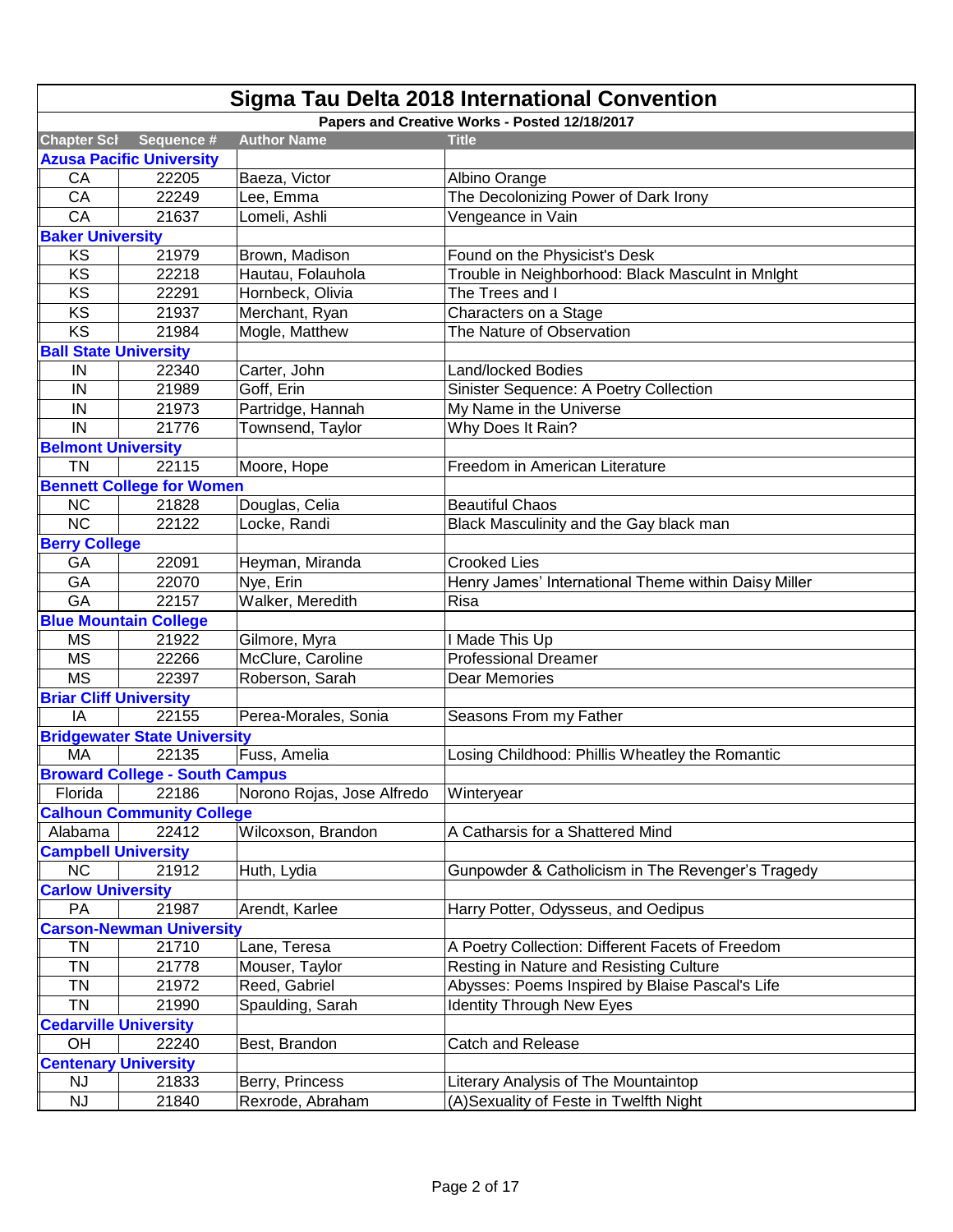| Sigma Tau Delta 2018 International Convention |                                           |                      |                                                                 |  |
|-----------------------------------------------|-------------------------------------------|----------------------|-----------------------------------------------------------------|--|
|                                               |                                           |                      | Papers and Creative Works - Posted 12/18/2017                   |  |
| <b>Chapter Scl</b>                            | Sequence #                                | <b>Author Name</b>   | <b>Title</b>                                                    |  |
|                                               | <b>Central Methodist University</b>       |                      |                                                                 |  |
| <b>MO</b>                                     | 21651                                     | Lewis, Dylan         | Oh My Beautiful Boyfriend!                                      |  |
|                                               | <b>Central Michigan University</b>        |                      |                                                                 |  |
| MI                                            | 21944                                     | Howell, Ashley       | <b>Brighter, More Sirens</b>                                    |  |
| MI                                            | 22225                                     | Kanouse, Rhiar       | The Feminine Under Fascism                                      |  |
| MI                                            | 22363                                     | Oates, Alyssa        | I'm Just a Barmaid                                              |  |
| MI                                            | 21872                                     | Otani, Kenneth       | Things Come to Roost                                            |  |
| MI                                            | 21951                                     | Shapland, Anna       | Origins of Young Adult Literature                               |  |
| MI                                            | 21942                                     | Tuinstra, Hunter     | Anxious Spaces: Architecture in The Invention of Morel          |  |
| MI                                            | 21999                                     | Williams, Kerigan    | The Whispering Meadow                                           |  |
|                                               | <b>Chadron State College</b>              |                      |                                                                 |  |
| <b>NE</b>                                     | 21720                                     | Gardener, Stephanie  | All the Lost Things                                             |  |
| <b>Chapman University</b>                     |                                           |                      |                                                                 |  |
| CA                                            | 21904                                     | Athanail, Alex       | The Love Life of the Praying Mantis                             |  |
| CA                                            | 21956                                     | Chak, Winnie         | Where the Author Lies                                           |  |
| CA                                            | 21804                                     | Fishbine, Talia      | A Feminist Reading of "A Mercy": Alternate Freedoms             |  |
| CA                                            | 21627                                     | Jameson, Louis       | A Cruel Screenplay                                              |  |
| CA                                            | 21963                                     | Wood, Peggy          | I Confess                                                       |  |
| <b>Chatham University</b>                     |                                           |                      |                                                                 |  |
| PA                                            | 22405                                     | Geffrey, Rachel      | <b>Curious Creatures: Nature and Childhood</b>                  |  |
| PA                                            | 21607                                     | Ramser, Stephanie    | <b>And She Delivers</b>                                         |  |
| PA                                            | 21965                                     | Roupp, Rachel        | "I Break Chains All By Myself:" Slavery & Agency                |  |
| <b>Clarion University</b>                     |                                           |                      |                                                                 |  |
| PA                                            | 21608                                     | Beal, Samantha       | The Boundaries of Knowledge                                     |  |
|                                               | <b>Columbia College, South Carolina</b>   |                      |                                                                 |  |
| SC                                            | 22183                                     | Hight, Amy           | Matriarchal "Power" in Sons of Anarchy                          |  |
| $\overline{SC}$                               | 22090                                     | Stewart, Hannah      | Static Female Characters in The Godfather                       |  |
| <b>Cottey College</b>                         |                                           |                      |                                                                 |  |
| <b>MO</b>                                     | 22021                                     | Baumgartner, Abigail | Shadrack and Shadrach: The Soldier's Struggle                   |  |
| <b>MO</b>                                     | 22006                                     | Fard-Allah, Malikah  | <b>Slavery's Lasting Effect</b>                                 |  |
| <b>MO</b>                                     | 21688                                     | Gage, Sarah          | Deconstructing Mama Day's George                                |  |
| Missouri                                      | 22395                                     | Loyless, Laurel      | <b>Blue</b>                                                     |  |
|                                               | <b>Dakota State University</b>            |                      |                                                                 |  |
| <b>SD</b>                                     | 22073                                     | Ford, Kennedi        | Maslow's Hierarchy in The Book of Unknown Americans             |  |
| <b>SD</b>                                     | 22232                                     | Sultan, Nelofar      | All Roads Lead to Freedom                                       |  |
|                                               | <b>DeVry University - Columbus Campus</b> |                      |                                                                 |  |
| OH                                            | 21699                                     | Mbaye, Abdul         | The Catacombs of Paris                                          |  |
|                                               | <b>Dixie State University</b>             |                      |                                                                 |  |
| UT                                            | 21725                                     | Barton, Brooklyn     | <b>Certainly Uncertain</b>                                      |  |
| UT                                            | 21790                                     | Bennett, Brittany    | Cultural Perseverance: Community and Resistance                 |  |
| UT                                            | 21695                                     | Bennion, Brian       | Interstellar: The Intersection of SF, Science, and Film         |  |
| UT                                            | 21642                                     | Bidinger, Madison    | Women in Comics                                                 |  |
| UT                                            | 21946                                     | Chastain, Kara       | The Key to Liberation Found on Mango Street                     |  |
| UT                                            | 21910                                     | Cox, Trissie         | Laughing at 1200 Feet                                           |  |
| UT                                            | 21905                                     | Greene, Amy          | Words and Graphics: Working Together to Illustrate Maji's Story |  |
| UT                                            | 22317                                     | West, Samantha       | A Twisted Fairytale: Lanval's Queen and Gender                  |  |
|                                               | <b>East Tennessee State University</b>    |                      |                                                                 |  |
| <b>TN</b>                                     | 21983                                     | Bailey, Jillian      | Another Life                                                    |  |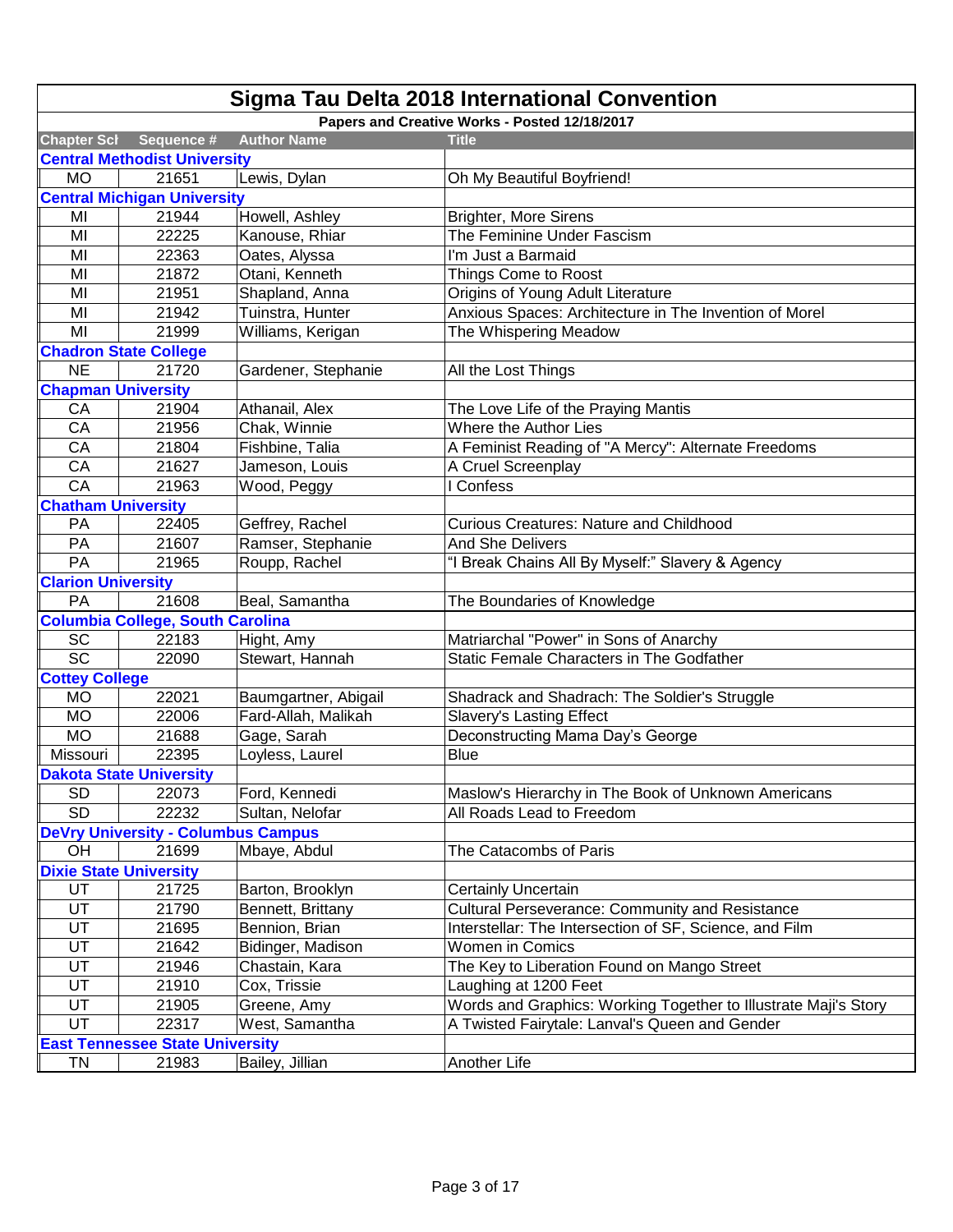|                                   | <b>Sigma Tau Delta 2018 International Convention</b> |                            |                                                         |  |
|-----------------------------------|------------------------------------------------------|----------------------------|---------------------------------------------------------|--|
|                                   |                                                      |                            | Papers and Creative Works - Posted 12/18/2017           |  |
| <b>Chapter Scl</b>                | Sequence #                                           | <b>Author Name</b>         | <b>Title</b>                                            |  |
|                                   | <b>Eastern Illinois University</b>                   |                            |                                                         |  |
| IL                                | 21992                                                | Carlin, Abigail            | A Survey of Th1rteen R3asons Why                        |  |
| IL                                | 22302                                                | Frykholm, Autumn           | "Usher" and Quentin's Self-Destructive Qualities        |  |
| IL                                | 21717                                                | Gillman, Madeleine         | Commander in Chief to Commanders                        |  |
| <b>Elon University</b>            |                                                      |                            |                                                         |  |
| <b>NC</b>                         | 22174                                                | Parker, Sawyer             | Mountain Talk: Upholding Identity Through Speech        |  |
| <b>NC</b>                         | 22170                                                | Williams, Alexis           | Rescinded                                               |  |
|                                   | <b>Fairmont State University</b>                     |                            |                                                         |  |
| WV                                | 22307                                                | Nichols, Tina              | "The Yellow Wallpaper": The Horror of Mental Illness    |  |
|                                   | <b>Fort Hays State University</b>                    |                            |                                                         |  |
| KS                                | 21868                                                | Hammeke, Meritt            | Allegory and Symbolism in "After the Ball"              |  |
| KS                                | 21826                                                | Ihnen, Tori                | <b>Appreciating Life's Finer Moments</b>                |  |
| KS                                | 21911                                                | Jarmer, Sarah              | <b>Escaping Reality in Salinger</b>                     |  |
| KS                                | 22245                                                | Renner, Joshua             | Procedurality in the Creative Writing Classroom         |  |
| KS                                | 22329                                                | Sansom, Judy               | The Tree of Panic in A Separate Peace                   |  |
| KS                                | 22239                                                | Siglinger-Albers, Maleigha | <b>Composition Strategies for Autistic Students</b>     |  |
| KS                                | 21749                                                | Wilson, Tristan            | But I Want to Be                                        |  |
|                                   | <b>Franklin Pierce University</b>                    |                            |                                                         |  |
| <b>NH</b>                         | 21632                                                | Decker, Mary               | Triangles                                               |  |
| <b>NH</b>                         | 22000                                                | Haynes, Shannon            | Solitude Is My Friend                                   |  |
| <b>NH</b>                         | 21856                                                | Nikander, Troy             | Sestinas That Cry Out For Freedom                       |  |
| <b>NH</b>                         | 22226                                                | Ringwald, Jayce            | Don John Versus Heterosexual Power                      |  |
|                                   | <b>Freed-Hardeman University</b>                     |                            |                                                         |  |
| <b>TN</b>                         | 22370                                                | Caye, Marla                | God-Breathed Witches and the Stories We Tell            |  |
| <b>TN</b>                         | 22280                                                | Hayes, Brittany            | Crowd and Persuasion in Julius Caesar                   |  |
| <b>Furman University</b>          |                                                      |                            |                                                         |  |
| SC                                | 22403                                                | Buchholz, Jared            | The Gift of Tears                                       |  |
| SC                                | 21712                                                | Lansing, Lucy              | Female Agency in a Pearl Patriarchy                     |  |
| $\overline{SC}$                   | 21853                                                | McCurry, Margaret          | The Piano: A Kristevian Analysis                        |  |
|                                   | <b>George Fox University</b>                         |                            |                                                         |  |
| <b>OR</b>                         | 21850                                                | Aldinger, Rachel           | Night Rain                                              |  |
| <b>OR</b>                         | 21592                                                | Comiskey, Brendan          | <b>Winston's Lake</b>                                   |  |
| <b>OR</b>                         | 22165                                                | Dierdorff, Hannah          | All Opens                                               |  |
| <b>OR</b>                         | 22256                                                | Herschberger, Kelsey       | The Leathery Souls Collective                           |  |
| <b>OR</b>                         | 22208                                                | Reinhardt, Anastasia       | Mother Mars: Reflections of an Early Settler            |  |
| <b>OR</b>                         | 21757                                                | Wiley, Hannah              | Shan Creek                                              |  |
|                                   | <b>Georgia College &amp; State University</b>        |                            |                                                         |  |
| GA                                | 21820                                                | Barron, Brittany           | Mad Girl on Vacation                                    |  |
| <b>Gordon College</b>             |                                                      |                            |                                                         |  |
| МA                                | 21801                                                | Messina, Talia             | The Skylark and Her City                                |  |
| MA                                | 22270                                                | Scott, Abigail             | Narrative Distance in Chinua Achebe's Things Fall Apart |  |
| <b>Governors State University</b> |                                                      |                            |                                                         |  |
| IL                                | 21857                                                | Parks, René                | OM: Oceanic Interdependency in Melville and Ozeki       |  |
| <b>Hastings College</b>           |                                                      |                            |                                                         |  |
| <b>NE</b>                         | 21659                                                | Belitz, Alexandria         | Nebraskan Lover's Leap & New Historicism                |  |
| <b>NE</b>                         | 21966                                                | Taylor, Katharine          | Mary Hunter Austin: The True Walking Woman              |  |
|                                   | <b>Henderson State University</b>                    |                            |                                                         |  |
| AR                                | 22117                                                | Garrett, Kaitlynn          | Seeking Freedom from Myself                             |  |
|                                   | <b>High Point University</b>                         |                            |                                                         |  |
| NC                                | 21941                                                | Anderle, Sarah             | English as "Spiritual Subjugation"                      |  |
| NC                                | 21930                                                | Mattingly, Elisa           | 20th Century British Social Class in Atonement          |  |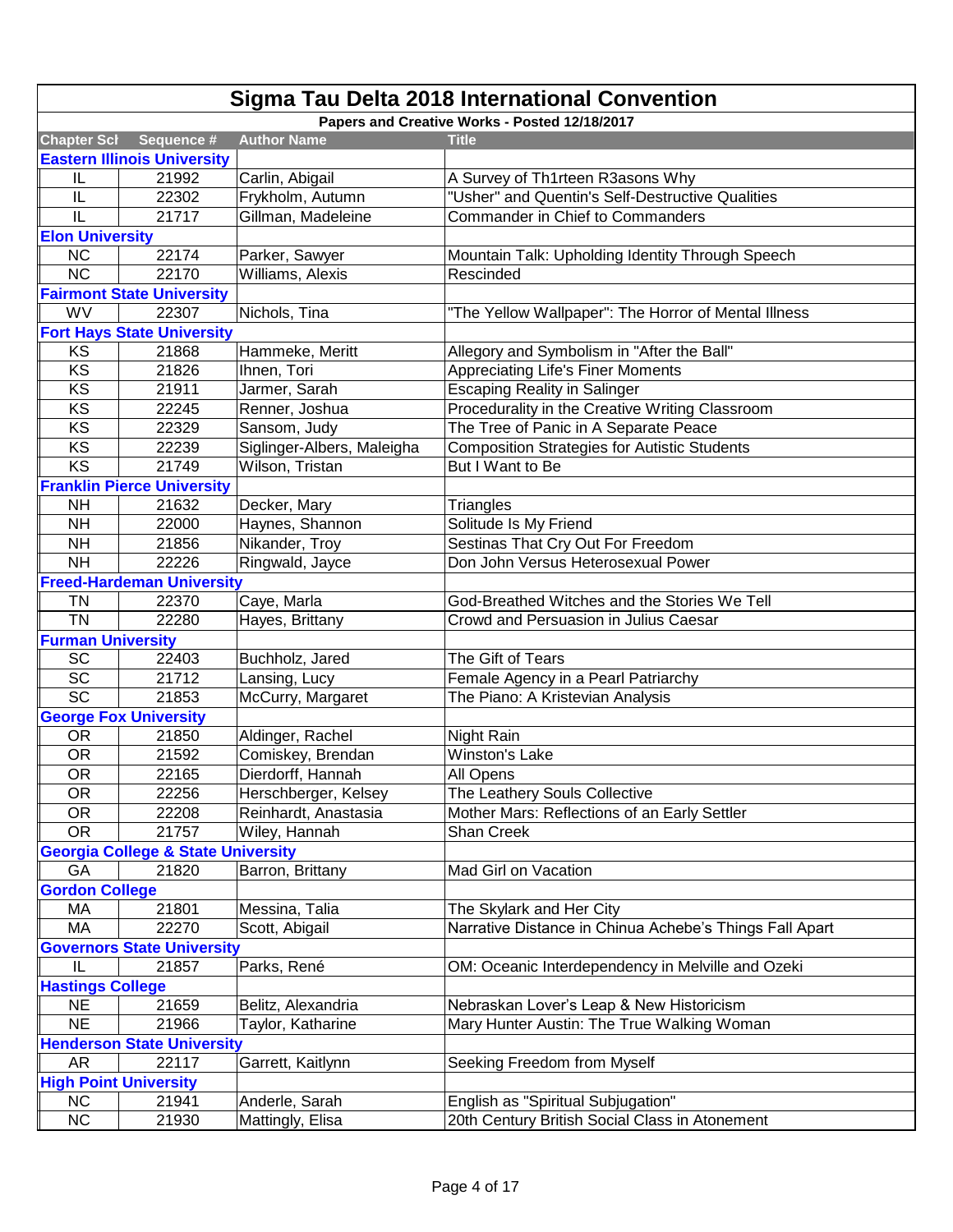|                                  | <b>Sigma Tau Delta 2018 International Convention</b> |                      |                                                        |  |  |
|----------------------------------|------------------------------------------------------|----------------------|--------------------------------------------------------|--|--|
|                                  |                                                      |                      | Papers and Creative Works - Posted 12/18/2017          |  |  |
| <b>Chapter Scl</b>               | Sequence #                                           | <b>Author Name</b>   | <b>Title</b>                                           |  |  |
|                                  | <b>Huntington University</b>                         |                      |                                                        |  |  |
| IN                               | 22040                                                | Manges, Nicole       | Imitation of Pastoral Romance in Don Quijote           |  |  |
|                                  | <b>Indiana University East</b>                       |                      |                                                        |  |  |
| IN                               | 21846                                                | Baxter, Sara         | Waiting for Help at Home Depot and Other Poems         |  |  |
| IN                               | 21862                                                | Beckner, Steph       | Checkpoint: Home                                       |  |  |
| IN                               | 21674                                                | Smith, Westley       | Life after War                                         |  |  |
|                                  | <b>Indiana University of Pennsylvania</b>            |                      |                                                        |  |  |
| PA                               | 22069                                                | Sass, Kaitlynn       | The Ride                                               |  |  |
|                                  | <b>Kansas State University</b>                       |                      |                                                        |  |  |
| <b>KS</b>                        | 22196                                                | Wiegand, Naomi       | The Grass of Poetry: My Love and My Time               |  |  |
| <b>Lee University</b>            |                                                      |                      |                                                        |  |  |
| <b>TN</b>                        | 21640                                                | Baker, Emily         | Wardens and Rapunzels                                  |  |  |
| <b>TN</b>                        | 21982                                                | Gentry, Sarah        | Edna's Fruitless Quest for Freedom in The Awakening    |  |  |
| <b>TN</b>                        | 22010                                                | Hass, Katie          | <b>Coping Skills</b>                                   |  |  |
| <b>TN</b>                        | 21955                                                | Hathaway, Bethanie   | <b>Red Tornado</b>                                     |  |  |
| <b>TN</b>                        | 22394                                                | Jenkins, Makayla     | The False Messiah and the Signifyin' Monkey            |  |  |
| <b>TN</b>                        | 21633                                                | Meyer, Selah         | Orthographic Reform                                    |  |  |
| <b>TN</b>                        | 22067                                                | Rogers, Hannah       | The Storyteller                                        |  |  |
| <b>TN</b>                        | 22383                                                | Taylor, Rebekah      | A Family Visit                                         |  |  |
| <b>TN</b>                        | 21734                                                | Walker, Ashley       | Fitzgerald's American Epic: Echoes of Homer in Gatsby  |  |  |
| <b>TN</b>                        | 22167                                                | White, Hunter        | Should Quenya Be Considered a Real Language?           |  |  |
| <b>Lesley University</b>         |                                                      |                      |                                                        |  |  |
| MA                               | 22332                                                | Squires, Gwendolyn   | Liberation                                             |  |  |
| <b>Liberty University</b>        |                                                      |                      |                                                        |  |  |
| VA                               | 21672                                                | Bradley, Emily       | Mental Illness Exposed in Kate Chopin's The Awakening  |  |  |
| VA                               | 22154                                                | DeOrnellis, Drake    | The Personal Nature of Kingship in Richard II          |  |  |
| VA                               | 22162                                                | Hart, Jonathan       | fever psalmody                                         |  |  |
| VA                               | 21666                                                | Johnson, Garrett     | Thoreau: Hero of the Unknown Frontier                  |  |  |
| VA                               | 21709                                                | Kapus, Allie         | The Affair                                             |  |  |
|                                  | <b>Lincoln Memorial University</b>                   |                      |                                                        |  |  |
| <b>TN</b>                        | 22160                                                | Turpin, Christofer   | Phishing; Digital Interpretive Communites              |  |  |
|                                  | <b>Lindsey Wilson College</b>                        |                      |                                                        |  |  |
| KY                               | 21947                                                | Freeny, Caitlin      | Futurism and Misogyny in Blaise Cendrar's Poetry       |  |  |
| KY                               | 21772                                                | Jackson, Kaitlyn     | Criticism of Vonnegut's Harrison Bergeron              |  |  |
| KY                               | 21823                                                | Poe, Hope            | It's All Feminist Here                                 |  |  |
| KY                               | 22233                                                | Temples, Jimmy       | The Shadow Over Lovecraft: Racism and H.P Lovecraft    |  |  |
| <b>Linfield College</b>          |                                                      |                      |                                                        |  |  |
| <b>OR</b>                        | 21756                                                | Bartu, Benjamin      | One Small Piece                                        |  |  |
| <b>OR</b>                        | 22296                                                | Dixon, Keri          | Deflowered and Demonized: Rossetti's Goblin Market     |  |  |
| <b>Louisiana Tech University</b> |                                                      |                      |                                                        |  |  |
| LA                               | 22197                                                | Bryant, Sarah        | Spiritual Liberation in Malory's Morte Darthur         |  |  |
| LA                               | 22137                                                | Gissendanner, Hannah | Liminality and Sexual Freedom in Nabokov's Lolita      |  |  |
| LA                               | 21723                                                | Jurgensen, Amber     | Language and Social Class in Oliver Twist              |  |  |
| LA                               | 22393                                                | Rice, Benjamin       | Charlotte Gilman's Sexuo-Economy in The House of Mirth |  |  |
| LA                               | 21851                                                | Rowden, ReAnna       | Seeking Freedom from the Conventional, Literary World  |  |  |
| LA                               | 21945                                                | Shannon, Dawson      | Race and Color in Poe's Pym                            |  |  |
| LA                               | 22076                                                | Tucker, Kimberly     | Freedom & Identity Lily Bart as Wharton's Heroine      |  |  |
| LA                               | 21884                                                | Varisco, Emily       | Waking the Lady of Shalott                             |  |  |
| LA                               | 22320                                                | Verret, Stormi       | Freedom from the Center: Bob Dylan and the Beats       |  |  |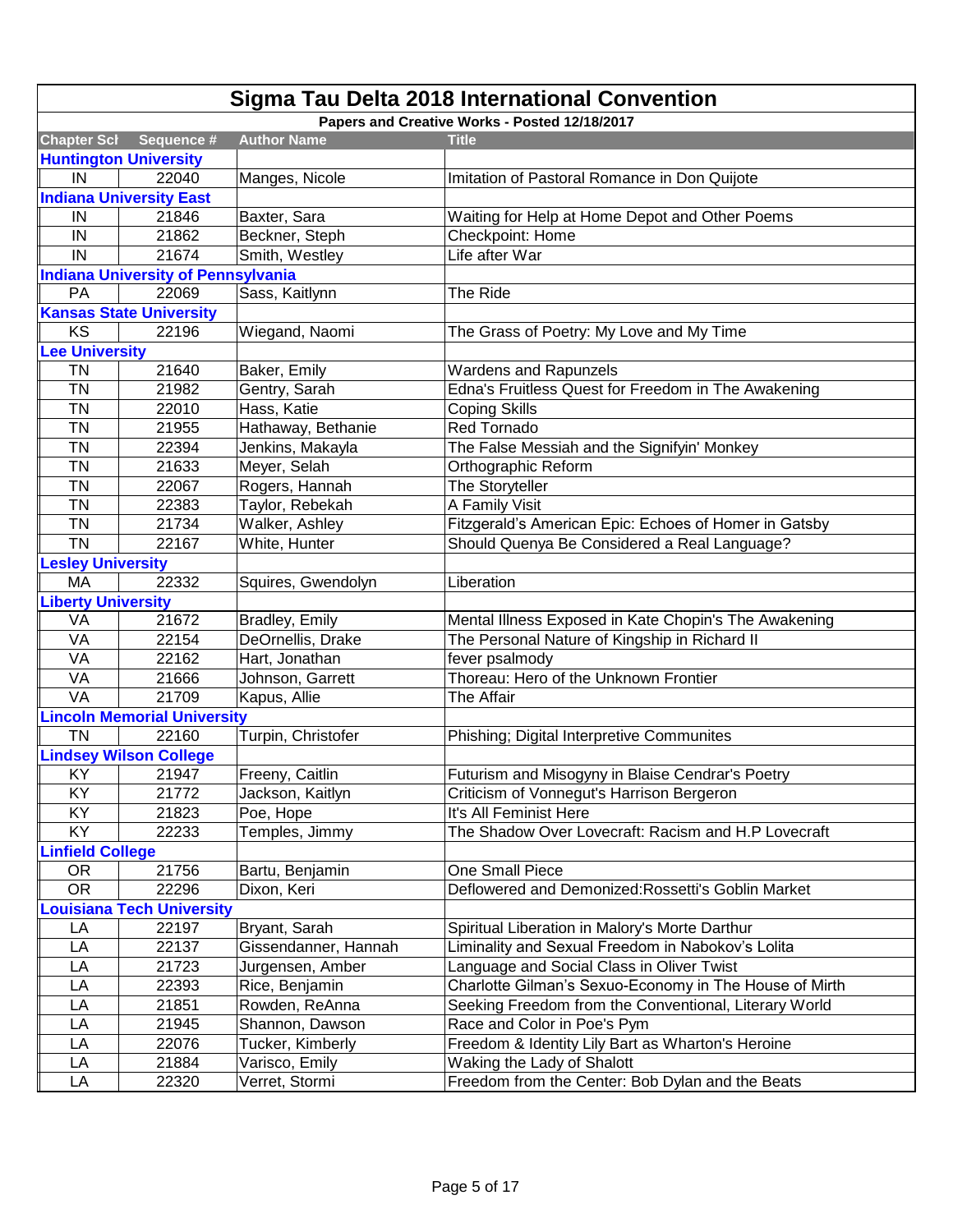|                             | <b>Sigma Tau Delta 2018 International Convention</b> |                                                      |                                                              |  |
|-----------------------------|------------------------------------------------------|------------------------------------------------------|--------------------------------------------------------------|--|
|                             |                                                      |                                                      | Papers and Creative Works - Posted 12/18/2017                |  |
| <b>Chapter Scl</b>          | Sequence #                                           | <b>Author Name</b>                                   | <b>Title</b>                                                 |  |
| <b>Luther College</b>       |                                                      |                                                      |                                                              |  |
| IA                          | 22151                                                | Hefty, Bryce                                         | <b>Wind Sorcerer</b>                                         |  |
| IA                          | 21765                                                | Peterson, Linnea                                     | The Oldest Child                                             |  |
| <b>Mansfield University</b> |                                                      |                                                      |                                                              |  |
| PA                          | 21943                                                | Setzer, Adam                                         | When You Rain, You Pour                                      |  |
| <b>Marian University</b>    |                                                      |                                                      |                                                              |  |
| WI                          | 21727                                                | Bahls, Kelli                                         | Time Traps All                                               |  |
| WI                          | 21691                                                | Drake, Jacqueline                                    | Wrongdoings                                                  |  |
| WI                          | 21762                                                | Janik, Jacqueline                                    | Warped Consent: Sexual Abuse in Butler's "Bloodchild"        |  |
| <b>Marist College</b>       |                                                      |                                                      |                                                              |  |
| <b>NY</b>                   | 21789                                                | Foley, Gerard                                        | William Shakespeare: Timeless but Not Progressive            |  |
| <b>Marshall University</b>  |                                                      |                                                      |                                                              |  |
| WV                          | 21681                                                | Canterbury, Sarah                                    | Remembering Sophia Jane                                      |  |
| WV                          | 21736                                                | Cyrus, Lydia A.                                      | Open Water                                                   |  |
| WV                          | 21827                                                | Malone, Megan                                        | Visions of My Grandfather                                    |  |
|                             | <b>McNeese State University</b>                      |                                                      |                                                              |  |
| LA                          | 21785                                                | Miller, Cody                                         | Culture in B. Kingsolver's The Poisonwood Bible              |  |
|                             | <b>Mercyhurst University</b>                         |                                                      |                                                              |  |
| <b>PA</b>                   | 21954                                                | Alexander, Audra                                     | Reading Reform in Dickens' Bleak House                       |  |
| PA                          | 22206                                                | Biega, Krisitan                                      | Returning Cultural Power to the Middle East                  |  |
| PA                          | 22191                                                | Kuehl, Kimberly                                      | Fathers, Sons, and the Infinite Arabesque                    |  |
| <b>Merrimack College</b>    |                                                      |                                                      |                                                              |  |
| MA                          | 22153                                                | DiMartino, Christina                                 | <b>Frankenstein and Marvel Movies</b>                        |  |
| <b>MA</b>                   | 22022                                                | Duggan, Kiera                                        | Gotham as Gothic                                             |  |
| MA                          | 22078                                                | Durbin, Dakota                                       | An Analysis of Whitman's "Modern Man"                        |  |
| <b>MA</b>                   | 21782                                                | Hyzdu, Matthew                                       | Greed, Power, and Class: The Chemicals of a Dystopia         |  |
| MA                          | 22055                                                | Kennedy, Bridget                                     | Land of the Suburbanites, Home of the Pop Punk Poets         |  |
| MA                          | 22106                                                | MacKelcan, Rachel                                    | A Series of Unfortunate Events: An Exploration of the Gothic |  |
| MA                          | 22139                                                | McLaughlin, Ashley                                   | Winter                                                       |  |
| <b>Miami University</b>     |                                                      |                                                      |                                                              |  |
| OH                          | 21888                                                | Dolley, Shannon                                      | Nature's Transcendence of Humanity in Thoreau                |  |
| OH                          | 21787                                                | Doran, Evan                                          | Tea With Her Parents                                         |  |
| OH                          | 21682                                                | Jankovsky, Anna                                      | "Panther Captivity": An Unconventional Allegory              |  |
|                             | <b>Minot State University</b>                        |                                                      |                                                              |  |
| <b>ND</b>                   | 21623                                                | Kranz, Martina                                       | Cerebra                                                      |  |
| <b>ND</b>                   | 21869                                                | Miller, DeAndra                                      | A Lifetime of Races                                          |  |
| <b>ND</b>                   | 21768                                                | Olson, Wyatt                                         | Free-Writing, Twofers, and Other Things                      |  |
| <b>ND</b>                   | 21796                                                | Varbero, Adrianna                                    | The Dystopian Influence on Postmodern Literature             |  |
|                             | <b>Mississippi State University</b>                  |                                                      |                                                              |  |
| <b>MS</b>                   | 21579                                                | Burr, Mark                                           | Every Mirror Sounds like Mississippi                         |  |
|                             |                                                      | <b>Missouri Southern State University, Joplin</b>    |                                                              |  |
| <b>MO</b>                   | 22200                                                | Drendel, Ryan                                        | Songs of Insomnia                                            |  |
|                             | <b>Missouri State University</b>                     |                                                      |                                                              |  |
| <b>MO</b>                   | 22285                                                | Morrow, Julia                                        | Psychoanalysis in "Young Goodman Brown"                      |  |
| <b>MO</b>                   | 21807                                                | Orlandos, Christina                                  | The Duality of Woman in Lady Audley's Secret                 |  |
| <b>MO</b>                   | 22035                                                | Vinson, Taylor                                       | lib-er-ty                                                    |  |
|                             |                                                      | <b>Missouri University of Science and Technology</b> |                                                              |  |
| <b>MO</b>                   | 22097                                                | Siehr, Caitlin                                       | <b>Zion National Park</b>                                    |  |
|                             | <b>Missouri Valley College</b>                       |                                                      |                                                              |  |
| <b>MO</b>                   | 22062                                                | Cantwell, Dakota                                     | <b>Accepting Confession Through Humor</b>                    |  |
| <b>MO</b>                   | 22254                                                | McMillan, Lindsey                                    | Fix                                                          |  |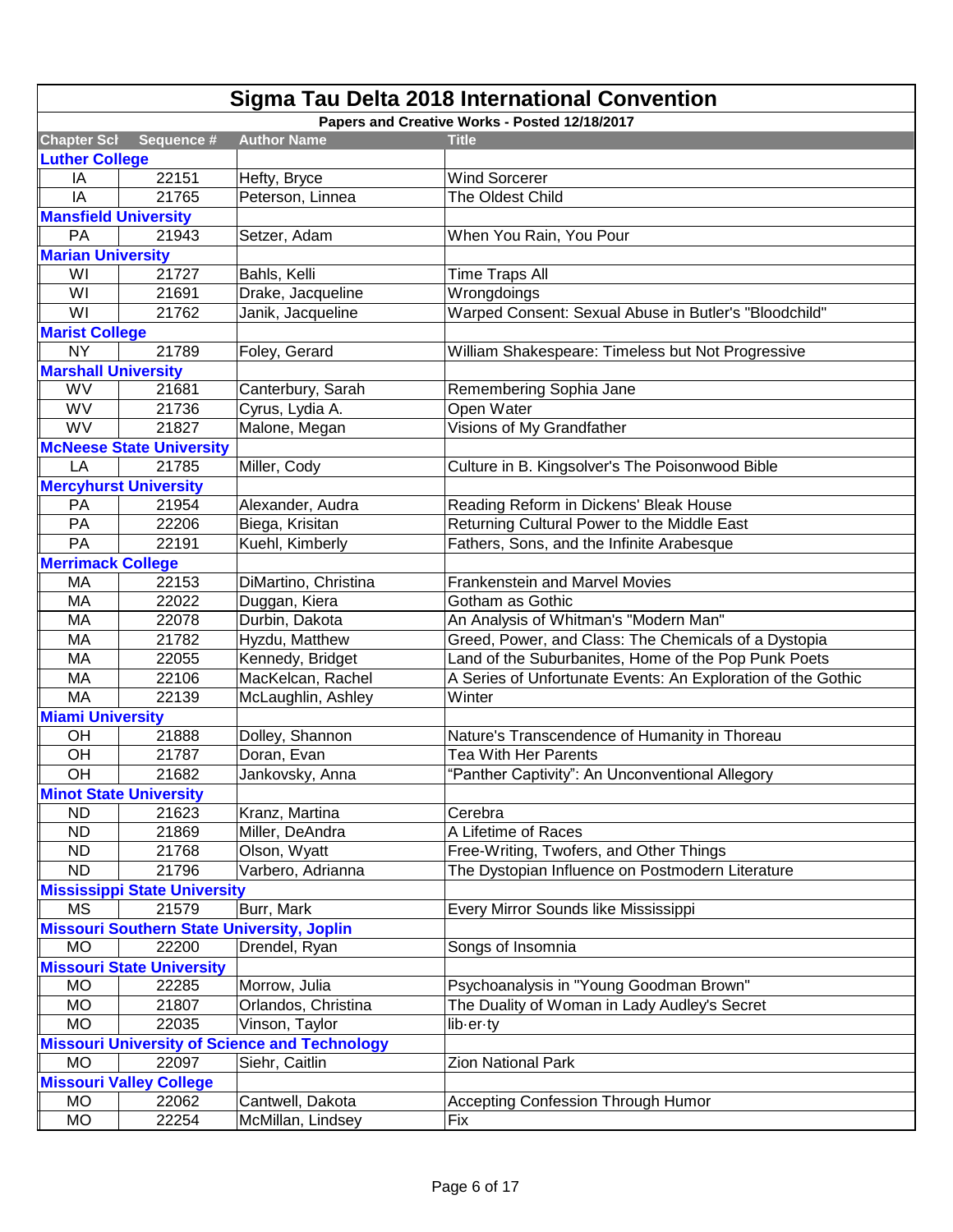| <b>Sigma Tau Delta 2018 International Convention</b> |                                            |                        |                                                       |  |
|------------------------------------------------------|--------------------------------------------|------------------------|-------------------------------------------------------|--|
|                                                      |                                            |                        | Papers and Creative Works - Posted 12/18/2017         |  |
| <b>Chapter Scl</b>                                   | Sequence #                                 | <b>Author Name</b>     | <b>Title</b>                                          |  |
| <b>Morehouse College</b>                             |                                            |                        |                                                       |  |
| GA                                                   | 22345                                      | Johnson, Darius        | Juletane Writes: Black Women's Plight                 |  |
| GA                                                   | 22230                                      | Myrick, Christian      | The Tale of the Pagan Preacher                        |  |
| <b>Morningside College</b>                           |                                            |                        |                                                       |  |
| IA                                                   | 22156                                      | Brown, Kristen         | <b>Counteracting Conventional Christianity</b>        |  |
| IA                                                   | 22229                                      | Eisele, Heather        | She's the Man: Willa Cather's Gender Dysphoria        |  |
| IA                                                   | 22169                                      | Linafelter, Allison    | Victor Frankenstein's Creation: The Ultimate John Doe |  |
| IA                                                   | 22209                                      | Monahan, Madison       | True Deception: How Shakespeare Fools In Much Ado     |  |
| <b>Muhlenberg College</b>                            |                                            |                        |                                                       |  |
| PA                                                   | 21903                                      | Baranoski, Madison     | <b>Monthly Prayers</b>                                |  |
| PA                                                   | 21818                                      | Dobro, Daniel          | Haider's Improvement of Hamlet                        |  |
| PA                                                   | 22362                                      | Heineman, Lissa        | <b>Walter Goes West</b>                               |  |
| PA                                                   | 22199                                      | Shannon, Kelly         | Queering Audience: Café Müller/Rite of Spring         |  |
| PA                                                   | 21921                                      | Winter, Katelyn        | <b>Body Heat</b>                                      |  |
| PA                                                   | 22250                                      | Wrigley, John          | Might As Well Jump                                    |  |
|                                                      | <b>North Central University</b>            |                        |                                                       |  |
| MN                                                   | 22044                                      | Boes, Gracyanna        | When Mommy Comes Home Happy                           |  |
| <b>MN</b>                                            | 22192                                      | Otto, Rebekah          | Two Bowls, Two Spoons, Two Cups                       |  |
|                                                      | <b>Northern Arizona University</b>         |                        |                                                       |  |
| AZ                                                   | 21654                                      | Martz, Rebekah         | <b>SMS: Show Me Stars</b>                             |  |
| AZ                                                   | 21650                                      | Ratkus, Courtney       | Storm: Flash Fiction                                  |  |
|                                                      | <b>Northern Michigan University</b>        |                        |                                                       |  |
| MI                                                   | 22007                                      | Bitter, Madeline       | How Our Neighborhood Ghost Got That Way               |  |
| MI                                                   | 22179                                      | Fust, Elizabeth        | <b>Behind the Silent Mask</b>                         |  |
| MI                                                   | 22054                                      | Glenn, Jamie           | <b>Five Hours</b>                                     |  |
| MI                                                   | 21743                                      | McGhee, lan            | "We gon' be alright" - Hope in Lamar's "Alright"      |  |
|                                                      | <b>Northwest Missouri State University</b> |                        |                                                       |  |
| <b>MO</b>                                            | 21844                                      | Belcastro, Halston     | Something About a Monster                             |  |
| <b>MO</b>                                            | 21843                                      | Jones, Korbin          | Alterations                                           |  |
| <b>MO</b>                                            | 21803                                      | Procopio Ross, Anthony | Exis                                                  |  |
| <b>MO</b>                                            | 21842                                      | Sestokaite, Vilune     | Three Suitcases and Two Hundred Dollars               |  |
| <b>MO</b>                                            | 22224                                      | Wagle, Morgan          | Millie in the Alley                                   |  |
|                                                      | <b>Ohio Northern University</b>            |                        |                                                       |  |
| OH                                                   | 22193                                      | Howell, Emily          | A Trip to the Store: Morrison and Bambara             |  |
| OH                                                   | 21980                                      | Lewis, Kelley          | "Are You A Man": A Conflict of Gender in Macbeth      |  |
| OH                                                   | 22012                                      | Lucas, Marisa          | <b>Being Different</b>                                |  |
| OH                                                   | 22132                                      | Turnea, Dominic        | Why Lucy Audley was Institutionalized                 |  |
|                                                      | <b>Oklahoma Baptist University</b>         |                        |                                                       |  |
| OK                                                   | 21781                                      | Harrison, Chloe        | <b>Twisted Apples and Twisted Bodies</b>              |  |
| OK                                                   | 21837                                      | Hontz, Ashley          | Moral Warning or Symbol of Morality                   |  |
| OK                                                   | 21601                                      | Kalinowski, Lyndsey    | The Liturgy of Secularism: Meaning in White Noise     |  |
| OK                                                   | 21750                                      | Shaw, Emily            | Objects and Symbolism in The Age of Innocence         |  |
| OK                                                   | 21997                                      | Stiles, Jessica        | Freedom To Express My Masterpiece                     |  |
| OK                                                   | 21634                                      | Wohlschlegel, Grace    | Divided Will                                          |  |
|                                                      | <b>Oklahoma Christian University</b>       |                        |                                                       |  |
| OK                                                   | 21783                                      | Harrold, Hannah        | Barrett Browning: A Woman's Purpose and Potential     |  |
| OK                                                   | 21697                                      | McKinley, Megan        | Losing Truth to Find Perspective                      |  |
| OK                                                   | 21652                                      | Scott, Sydney          | The Monster's Interpretation of Plutarch's Lives      |  |
| OK                                                   | 21669                                      | Weatherford, Laine     | Identity Reformed: Alienation in Richard III          |  |
|                                                      |                                            |                        |                                                       |  |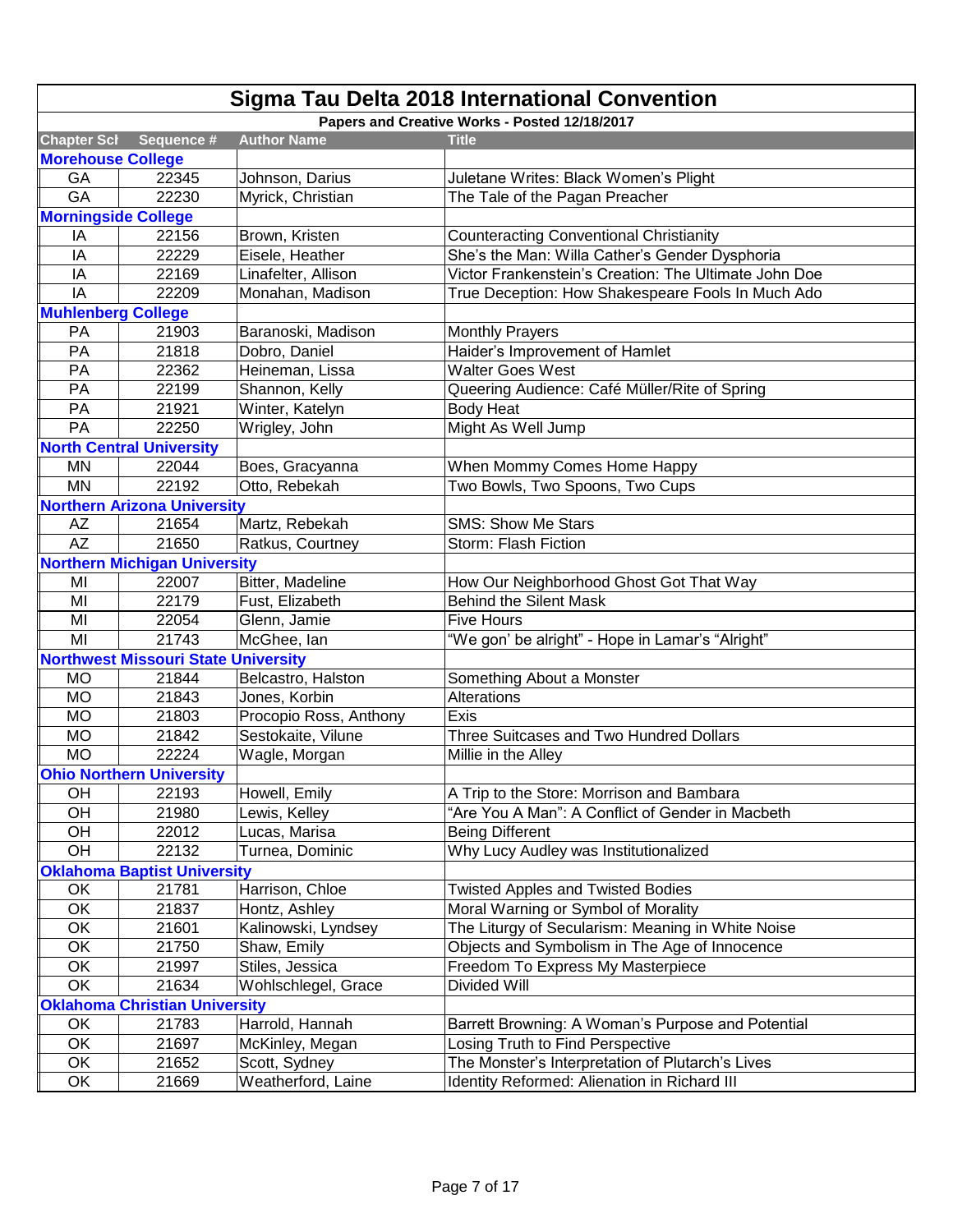| Sigma Tau Delta 2018 International Convention |                                               |                     |                                                            |  |  |
|-----------------------------------------------|-----------------------------------------------|---------------------|------------------------------------------------------------|--|--|
|                                               | Papers and Creative Works - Posted 12/18/2017 |                     |                                                            |  |  |
| <b>Chapter Scl</b>                            | Sequence #                                    | <b>Author Name</b>  | <b>Title</b>                                               |  |  |
|                                               | <b>Oklahoma City University</b>               |                     |                                                            |  |  |
| OK                                            | 22354                                         | Shironaka, Nickolas | <b>Slaying Skeletons</b>                                   |  |  |
| OK                                            | 22134                                         | White, Chandler     | Peace Beneath the City (excerpt)                           |  |  |
|                                               | <b>Olivet Nazarene University</b>             |                     |                                                            |  |  |
| IL                                            | 22313                                         | Bronke, Kiley       | A Precious Pearl of Freedom                                |  |  |
| IL                                            | 22201                                         | Garratt, Elisabeth  | Spring, Hope, and Restoration                              |  |  |
| IL                                            | 22026                                         | Jungermann, Luke    | <b>Glacial Change</b>                                      |  |  |
| IL                                            | 21792                                         | Klaassen, Elisa     | <b>Finding Freedom from Blindness</b>                      |  |  |
|                                               | <b>Ouachita Baptist University</b>            |                     |                                                            |  |  |
| AR                                            | 21950                                         | Anderson, Victoria  | Notes from Kilroy: A Collection of Flash Fiction           |  |  |
| <b>AR</b>                                     | 21684                                         | Bradley, Emily      | Signifier/Signified                                        |  |  |
| <b>AR</b>                                     | 21764                                         | Crow, Addison       | Art of an Onion: The Core of Willy Loman's Layers          |  |  |
| <b>AR</b>                                     | 21991                                         | Overstreet, Micah   | Home                                                       |  |  |
| <b>AR</b>                                     | 21766                                         | Ward, Laura         | Echoes                                                     |  |  |
|                                               | <b>Pacific Union College</b>                  |                     |                                                            |  |  |
| CA                                            | 22318                                         | Grigore, Daniel     | SpongeKarl Marxpants: Bikini Bottom vs Big Business        |  |  |
|                                               | <b>Palm Beach Atlantic University</b>         |                     |                                                            |  |  |
| FL                                            | 22281                                         | Gomez, Alexandra    | At the Cline                                               |  |  |
| <b>FL</b>                                     | 21775                                         | Hair, Therese       | Marital Roles in "Neighbour Rosicky"                       |  |  |
| FL                                            | 22407                                         | Hawk, Jacob         | Are we Pre-Postmodern or Post-Postmodern?                  |  |  |
| <b>FL</b>                                     | 21774                                         | Lindh, Isabella     | <b>Tiresias in Shades</b>                                  |  |  |
| <b>FL</b>                                     | 21870                                         | Rivera, Rita        | PADRE NUESTRO                                              |  |  |
| <b>FL</b>                                     | 22204                                         | Sakrisson, Rachel   | lago, Othello, and the Languages of Passivity and Activity |  |  |
| <b>FL</b>                                     | 22114                                         | Skinner, Abigail    | The Piano                                                  |  |  |
| <b>Park University</b>                        |                                               |                     |                                                            |  |  |
| <b>MO</b>                                     | 22228                                         | Cowley, Breanne     | The Terror of Unknown Americans                            |  |  |
| <b>MO</b>                                     | 22327                                         | Doyle, Sharron      | American Grit - The Book of Unknown Americans              |  |  |
| <b>MO</b>                                     | 22360                                         | Doyle, Sharron      | Poems of War                                               |  |  |
| <b>MO</b>                                     | 21719                                         | Forbach, Morgan     | Writing Process of Honors and Non-Honors Students          |  |  |
| <b>MO</b>                                     | 22371                                         | Howard, Alayna      | Forty-Three Days                                           |  |  |
| <b>MO</b>                                     | 22384                                         | Howard, Alayna      | Absent Presence and the State of being Unknown             |  |  |
| <b>MO</b>                                     | 21959                                         | Pool, Austin        | Rare Gender Roles in The Book of Unknown Americans         |  |  |
| <b>Penn State Altoona</b>                     |                                               |                     |                                                            |  |  |
| PA                                            | 21760                                         | Gallagher, Rachel   | <b>Unspoken Voices</b>                                     |  |  |
|                                               | <b>Pepperdine University</b>                  |                     |                                                            |  |  |
| CA                                            | 21655                                         | Frisbie, Shantal    | Pencils and Pages                                          |  |  |
| CA                                            | 21593                                         | Jenkins, Tara       | Fried Eggs                                                 |  |  |
| CA                                            | 22347                                         | Kiker, Sarah        | Theatrical Truths in Shakespeare's Hamlet                  |  |  |
| CA                                            | 21588                                         | Parent, Madeline    | A Look at Godfrey Cass' Long Journey to Closure            |  |  |
| CA                                            | 21961                                         | Park, Pauline       | Empire in Decline in Kipling's "Recessional"               |  |  |
|                                               | <b>Ramapo College of New Jersey</b>           |                     |                                                            |  |  |
| <b>NJ</b>                                     | 21730                                         | Inserra, Emily      | From Creature to Monster                                   |  |  |
| <b>NJ</b>                                     | 22142                                         | Mecca, Christian    | A New Era of Representation in Video Games                 |  |  |
| <b>Randolph College</b>                       |                                               |                     |                                                            |  |  |
| VA                                            | 21795                                         | Byram, Travis       | Father Figuring It Out                                     |  |  |
| VA                                            | 22213                                         | Hudson, Miranda     | Orokomono                                                  |  |  |
| <b>Rockhurst University</b>                   |                                               |                     |                                                            |  |  |
| <b>MO</b>                                     | 21949                                         | Hines, Kori         | Culture                                                    |  |  |
| <b>MO</b>                                     | 22259                                         | Myers, Moira        | Radical Hospitality in Literature and Learning             |  |  |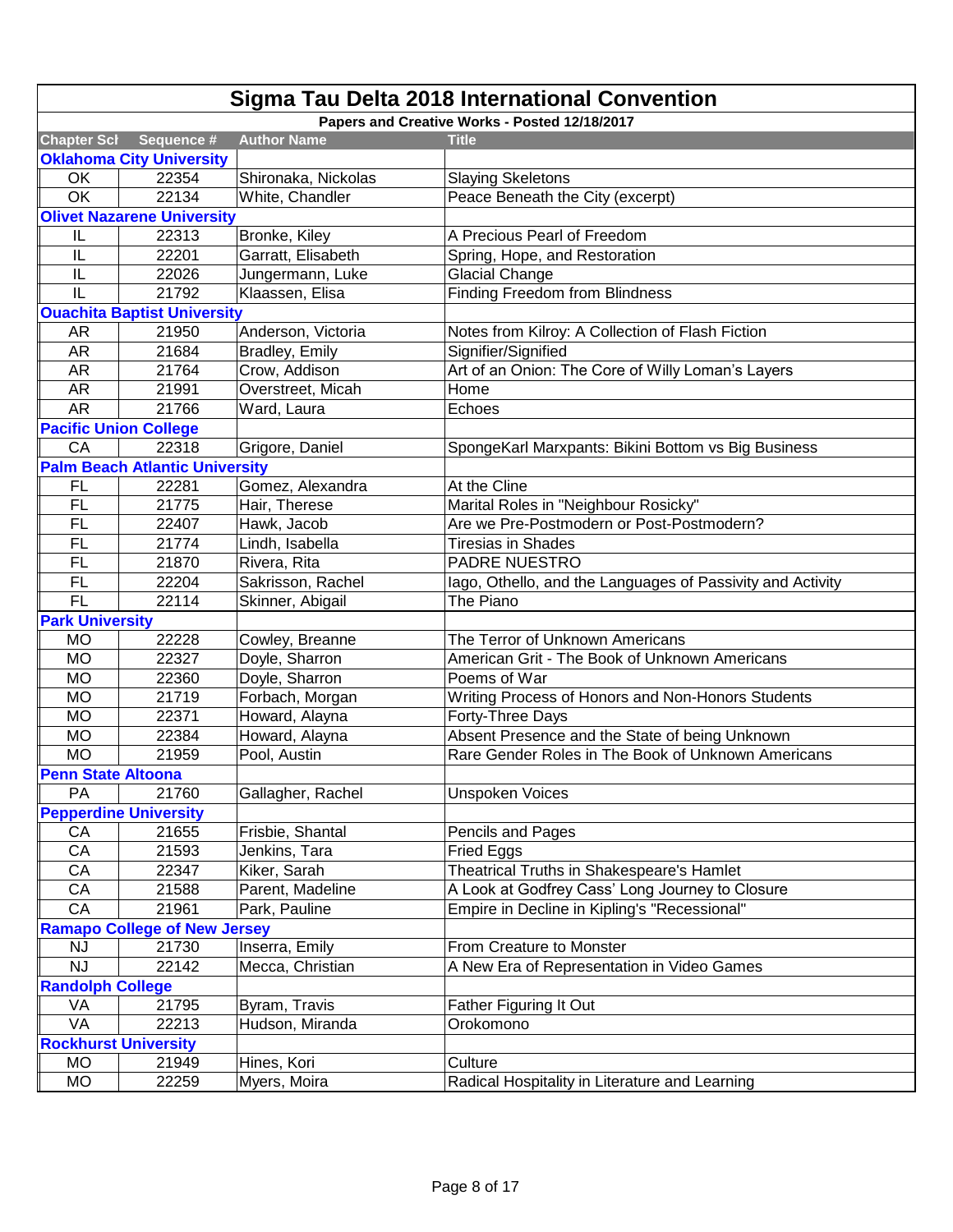| <b>Sigma Tau Delta 2018 International Convention</b> |                                     |                        |                                                             |  |
|------------------------------------------------------|-------------------------------------|------------------------|-------------------------------------------------------------|--|
|                                                      |                                     |                        | Papers and Creative Works - Posted 12/18/2017               |  |
| <b>Chapter Scl</b>                                   | Sequence #                          | <b>Author Name</b>     | <b>Title</b>                                                |  |
|                                                      | <b>Sacred Heart University</b>      |                        |                                                             |  |
| <b>CT</b>                                            | 22118                               | Festini, Zachary       | Apollo 11                                                   |  |
| <b>CT</b>                                            | 21906                               | Kober, Alexa           | So the Story Goes                                           |  |
| <b>CT</b>                                            | 21591                               | Rodriguez, Maurice     | Empathy                                                     |  |
|                                                      | <b>Saint Joseph's University</b>    |                        |                                                             |  |
| PA                                                   | 22335                               | Seely, Emma            | <b>The Session</b>                                          |  |
| <b>Saint Leo University</b>                          |                                     |                        |                                                             |  |
| <b>FL</b>                                            | 21718                               | Miller, Emily          | Haunting                                                    |  |
|                                                      | <b>Saint Vincent College</b>        |                        |                                                             |  |
| PA                                                   | 22261                               | Glatt, Rachel          | The Red Carousel of Childhood in The Catcher in the Rye     |  |
| PA                                                   | 21583                               | MacMurtrie, Amanda     | On the Raggedy Edge: The Male Gaze in Firefly               |  |
| PA                                                   | 21701                               | Rakaczky, Nathan       | The Noname Gypsy                                            |  |
| PA                                                   | 22258                               | Sciullo, Kaitlyn       | Called to be a Catcher                                      |  |
| PA                                                   | 21722                               | Truckenmiller, Mallory | 'Invisible Bullets" in Hamilton: An American Musical        |  |
| PA                                                   | 22045                               | Wojtechko, John        | Recreation of Reality Through Absurdism                     |  |
|                                                      | <b>Salve Regina University</b>      |                        |                                                             |  |
| R <sub>l</sub>                                       | 22406                               | Gianitsos, Effie       | Meaning and Paradox in The Cloud of Unknowing               |  |
| <b>Samford University</b>                            |                                     |                        |                                                             |  |
| <b>AL</b>                                            | 21707                               | Berry, Sydney          | The Catholicism of Judaism in The Merchant of Venice        |  |
| <b>AL</b>                                            | 21784                               | Bridgeman, Bailey      | Nature Sprouts Legs: Classical Personification in West Wind |  |
| <b>AL</b>                                            | 21721                               | London, Emily          | Deliquency in Place and Space in Harry Potter               |  |
| <b>AL</b>                                            | 21714                               | Megginson, Amelia      | Role of Women in Mary Shelley's Frankenstein                |  |
| <b>AL</b>                                            | 21931                               | Youree, Emily          | Rehabilitation in Brideshead Revisited and Foucault         |  |
|                                                      | <b>Shawnee State University</b>     |                        |                                                             |  |
| OH                                                   | 22158                               | Carver, Adrienne       | The Pocket Panopticon of Physiognomy                        |  |
| OH                                                   | 21975                               | Roberts, Sydney        | The Wife of Bath as a Proto-Feminist                        |  |
| <b>Shepherd University</b>                           |                                     |                        |                                                             |  |
| WV                                                   | 21909                               | Barrett, Olivia        | The Trouble with Maidens                                    |  |
| WV                                                   | 21728                               | Hersey, Gabrielle      | <b>Collected Poems of Tranquil Reverie</b>                  |  |
| WV                                                   | 22143                               | Keyser, Michaela       | <b>Scarlet Tears</b>                                        |  |
| WV                                                   | 22390                               | Krummel, Kylie         | Lather, Rinse, Repeat                                       |  |
| WV                                                   | 22187                               | Maguire, Brianna       | Borders in Henríquez and Anzaldúa                           |  |
| WV                                                   | 21590                               | McCarron, Claudia      | <b>Uncle Tom's Prophetess</b>                               |  |
|                                                      | <b>Slippery Rock University</b>     |                        |                                                             |  |
| PA                                                   | 21878                               | Byko, Adam             | American Nights: Pynchon's Mason & Dixon                    |  |
| PA                                                   | 22130                               | Davis, Victoria        | Disability in the Modern Gothic                             |  |
| PA                                                   | 22144                               | Juszczak, Kelsey       | Out of the Stones and Into the Flowerbed                    |  |
| PA                                                   | 22159                               | Speaks, Courtney       | On the Other Side of Freedom                                |  |
| PA                                                   | 22278                               | Swartwout, Anna        | Water Tales #1                                              |  |
| <b>Southeastern Louisiana University</b>             |                                     |                        |                                                             |  |
| LA                                                   | 22042                               | Firmin, Jessica        | Photography: Coping in the Wake of Tragedy                  |  |
| LA                                                   | 21670                               | Oakley, Taylor         | Does the Axe Man Mourn?                                     |  |
| <b>Southern Adventist University</b>                 |                                     |                        |                                                             |  |
| TN                                                   | 21998                               | Eldred, Kristen        | The Artist's Defiance                                       |  |
| <b>TN</b>                                            | 22248                               | Finch, Gavin           | Again: Trauma and Repetition in The Great Gatsby            |  |
| <b>TN</b>                                            | 22219                               | Jobe, Hannah           | The Fault of McCandless: Deconstructing Poor Things         |  |
| <b>TN</b>                                            | 21894                               | Waegele, Lauren        | Janet's Liminality in O Caledonia                           |  |
|                                                      | <b>Southern Arkansas University</b> |                        |                                                             |  |
| AR                                                   | 22034                               | Jett, Rachel           | Waking Up                                                   |  |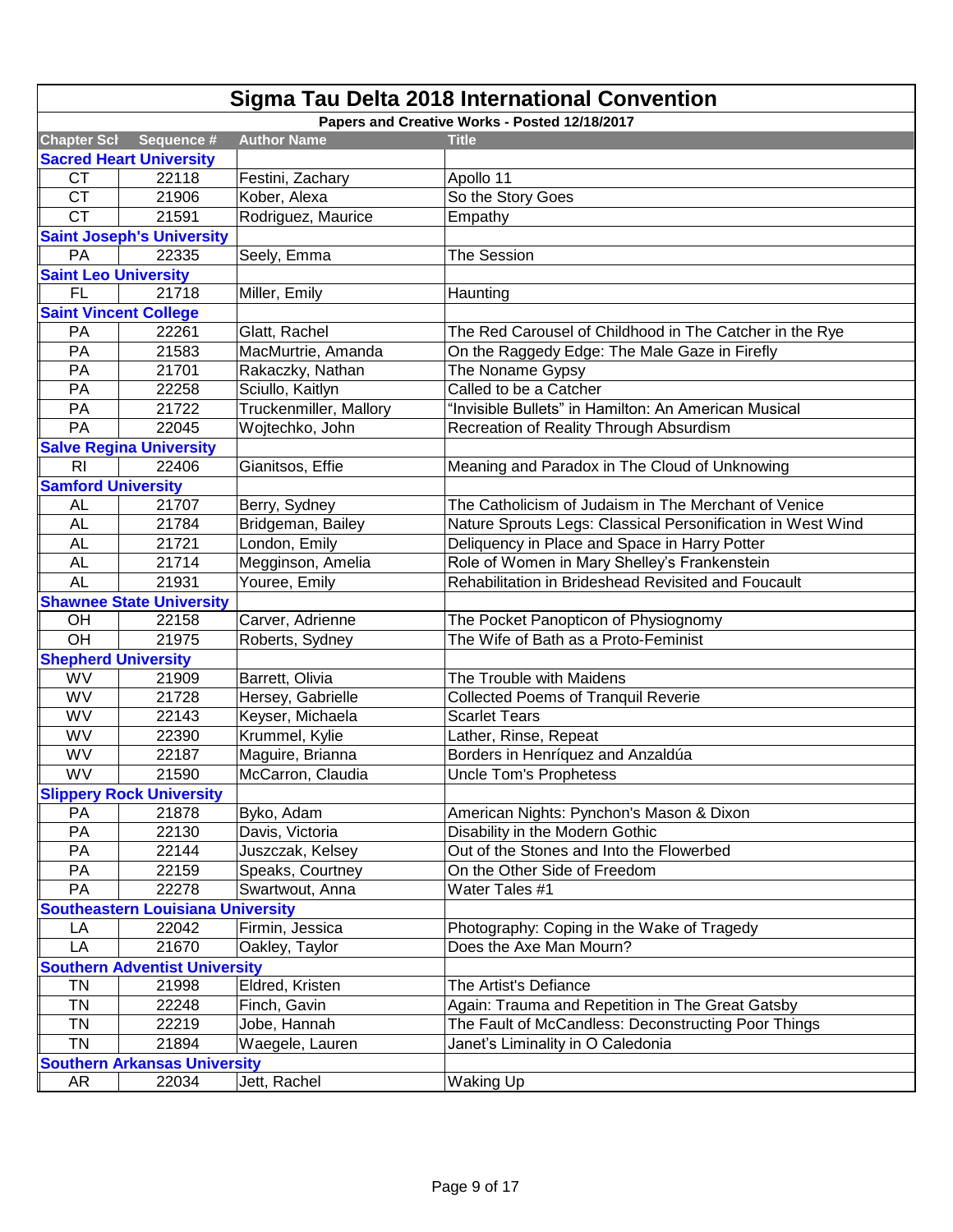|                                 | <b>Sigma Tau Delta 2018 International Convention</b> |                      |                                                            |  |
|---------------------------------|------------------------------------------------------|----------------------|------------------------------------------------------------|--|
|                                 |                                                      |                      | Papers and Creative Works - Posted 12/18/2017              |  |
| <b>Chapter Scl</b>              | Sequence #                                           | <b>Author Name</b>   | <b>Title</b>                                               |  |
| <b>Springfield College</b>      |                                                      |                      |                                                            |  |
| MA                              | 21877                                                | Boulrice, Theresa    | Fairy Tales' Influence on Society                          |  |
| <b>MA</b>                       | 21914                                                | Maturo, Julia        | Encountering the N-Word in Texts                           |  |
| MA                              | 22344                                                | Mitus, Sylvia        | Why is Daisy Miller "A Study"?                             |  |
| <b>MA</b>                       | 22319                                                | Skolozdra, Jessica   | <b>Natural Versus Divine Reality</b>                       |  |
|                                 | <b>Saint Martin's University</b>                     |                      |                                                            |  |
| <b>WA</b>                       | 21733                                                | Chappell, Amanda     | Stitches & Leather                                         |  |
| <b>St. Norbert College</b>      |                                                      |                      |                                                            |  |
| WI                              | 21953                                                | Igl, Natasha         | Paper Warnings                                             |  |
| WI                              | 22150                                                | Knutson, Matthew     | The Crushing Question                                      |  |
| WI                              | 21671                                                | Mundt, Alaina        | <b>Skylark Drive</b>                                       |  |
|                                 | <b>Stephen F. Austin State University</b>            |                      |                                                            |  |
| <b>TX</b>                       | 22066                                                | Bush, Lauren         | Lush                                                       |  |
| $\overline{TX}$                 | 21664                                                | Perschall, Abigail   | That Which We Call a Woman                                 |  |
| <b>Stephens College</b>         |                                                      |                      |                                                            |  |
| <b>MO</b>                       | 21639                                                | Arnold, Mary         | Treed                                                      |  |
| <b>MO</b>                       | 21994                                                | Barfknecht, Sara     | A Barfknecht Family Romcom                                 |  |
| <b>MO</b>                       | 22304                                                | Coburn, Haley        | The Talk                                                   |  |
| <b>MO</b>                       | 21649                                                | Westhoff, Erika      | Vanilla Trees                                              |  |
| <b>Stetson University</b>       |                                                      |                      |                                                            |  |
| <b>FL</b>                       | 22361                                                | Bravata, Tessa       | Grammar and Gender Neutral Pronouns: A Place for They?     |  |
|                                 | <b>SUNY, College at Cortland</b>                     |                      |                                                            |  |
| <b>NY</b>                       | 22149                                                | Whitehead, Lauren    | An Avellino Tale                                           |  |
| <b>SUNY, College at Geneseo</b> |                                                      |                      |                                                            |  |
| <b>NY</b>                       | 21864                                                | Herbst, Erin         | Multiplicity of Meaning in Sir Gawain and the Green Knight |  |
| <b>NY</b>                       | 22220                                                | Mahoney, Brendan     | Lessons in Academic Conversation from Big Machine          |  |
| <b>NY</b>                       | 21861                                                | Taglia, Veronica     | Naming and Re-Naming in "Sir Gawain and the Green Knight"  |  |
| <b>NY</b>                       | 22103                                                | Verrastro, Elizabeth | Music and Dance in Austen's Emma and Persuasion            |  |
|                                 | <b>SUNY, University at Albany</b>                    |                      |                                                            |  |
| <b>NY</b>                       | 21726                                                | Thrasher, Emma       | Hamlet Myself: A First-Person Examination                  |  |
|                                 | <b>Tennessee Wesleyan University</b>                 |                      |                                                            |  |
| <b>TN</b>                       | 21881                                                | Holbrook, Rachel     | A Slow Burn                                                |  |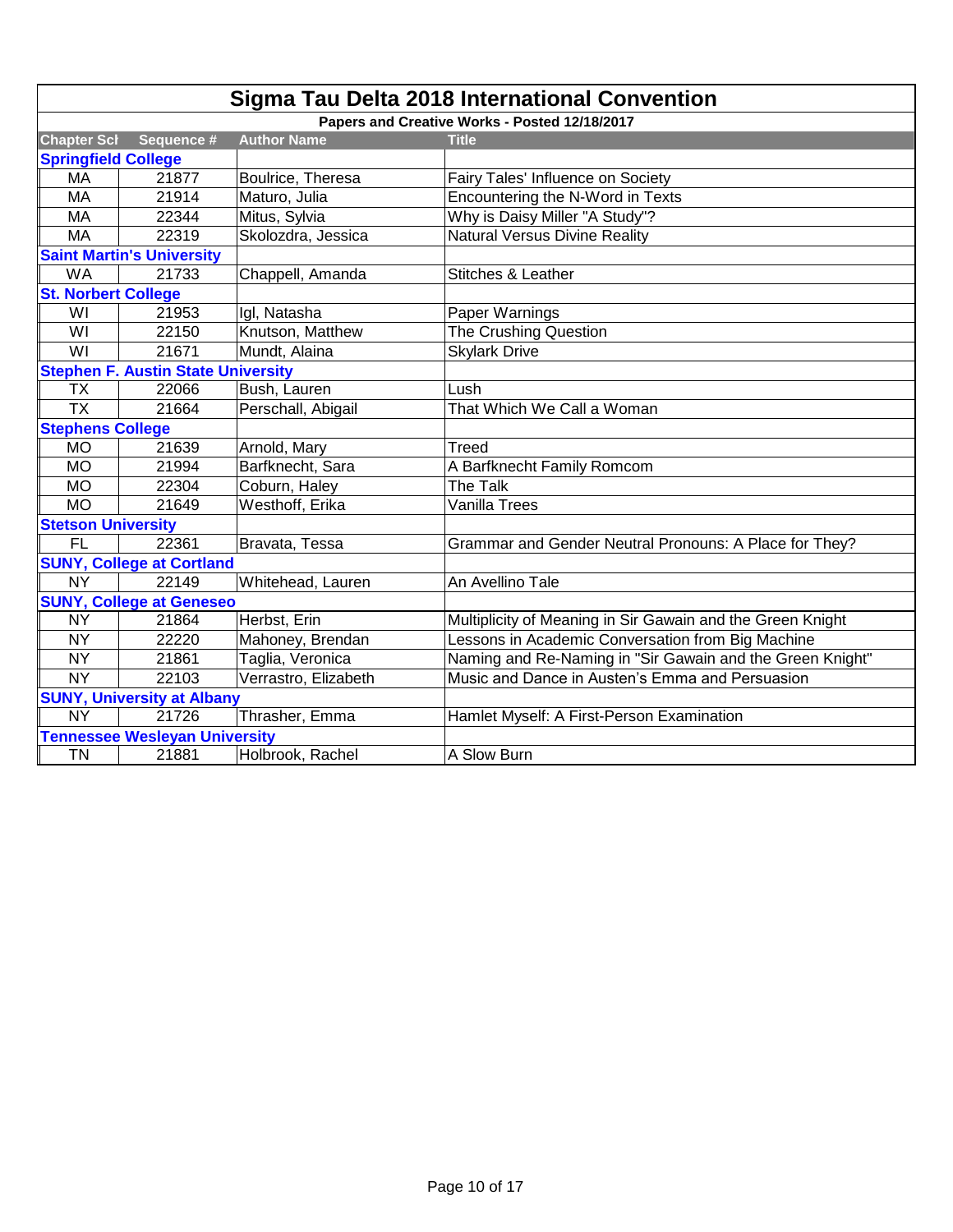| <b>Sigma Tau Delta 2018 International Convention</b> |                                               |                       |                                                                   |  |  |
|------------------------------------------------------|-----------------------------------------------|-----------------------|-------------------------------------------------------------------|--|--|
|                                                      | Papers and Creative Works - Posted 12/18/2017 |                       |                                                                   |  |  |
| <b>Chapter Scl</b>                                   | Sequence #                                    | <b>Author Name</b>    | <b>Title</b>                                                      |  |  |
|                                                      | <b>The College of New Jersey</b>              |                       |                                                                   |  |  |
| <b>NJ</b>                                            | 22366                                         | Atkins, Rachel        | The Satanic Verses: Forming the Immigrant Identity                |  |  |
| <b>NJ</b>                                            | 21919                                         | Bialkowski, Catherine | A Guide to Using Newspapers for Academic Research                 |  |  |
| <b>NJ</b>                                            | 22260                                         | Burke, Jenna          | Kindred: The Neo-Slave Novel & Black Female Bodies                |  |  |
| <b>NJ</b>                                            | 21662                                         | Delaney, Jackie       | Waterlogged                                                       |  |  |
| NJ                                                   | 22180                                         | Giambona, Luke        | T.S. Eliot's Postwar War: War Pervades Daily Life                 |  |  |
| <b>NJ</b>                                            | 21832                                         | Kaploun, Rebecca      | Chaucer's "Legend of Good Women"                                  |  |  |
| <b>NJ</b>                                            | 22255                                         | Laudenbach, Michael   | Narrative Written in Pictures: Frederick Douglass and Photography |  |  |
| NJ                                                   | 22379                                         | Lerant, Kira          | How Books Can Empower Our Children                                |  |  |
| <b>NJ</b>                                            | 21882                                         | Lewis, Darius         | Frederick Douglass: Weaponizing Blackness                         |  |  |
| <b>NJ</b>                                            | 22355                                         | McAteer, James        | A Hope for the Future                                             |  |  |
| NJ                                                   | 21724                                         | McHugh, Alaina        | Blurred Boundary, Divided Power: Gender in Pope                   |  |  |
| NJ                                                   | 21814                                         | Noll, Kelly           | Caliban the Colonizer and the Colonized                           |  |  |
| NJ                                                   | 21815                                         | Noll, Kelly           | Scrapbook of an American Family                                   |  |  |
| <b>NJ</b>                                            | 21661                                         | Raices, Cynthia       | "Salvage the Bones": A Transcorporeal Bildungsroman               |  |  |
| <b>NJ</b>                                            | 21825                                         | Rarich, Emma          | Maggie Nelson: Violence Paradox in The Red Parts                  |  |  |
| <b>NJ</b>                                            | 22126                                         | Russoniello, John     | Our Tricycle Years                                                |  |  |
| <b>NJ</b>                                            | 21829                                         | Rutigliano, Vanessa   | Coming of Age in Blended Cultures: Cliff & Danticat               |  |  |
| <b>NJ</b>                                            | 22083                                         | Scesney, Julie        | Prayer                                                            |  |  |
| NJ                                                   | 21620                                         | Vena, Kelly           | Sacred Silences in Danticat's Brother, I'm Dying                  |  |  |
| <b>NJ</b>                                            | 21761                                         | Virgil, Jordan        | Illusion of Perfect Parent as Metaphorical Monster in YA Lit      |  |  |
|                                                      | <b>The University of Iowa</b>                 |                       |                                                                   |  |  |
| IA                                                   | 22359                                         | Chasteen, Alexandra   | Masculinity within Spectacle, Spectacle within Spectacle          |  |  |
|                                                      | <b>Thomas More College</b>                    |                       |                                                                   |  |  |
| KY                                                   | 21974                                         | Hayward, Kelsey       | This House                                                        |  |  |
| KY                                                   | 22008                                         | Whitehill, Rachel     | The Most Important Moment                                         |  |  |
|                                                      | <b>Transylvania University</b>                |                       |                                                                   |  |  |
| KY                                                   | 21834                                         | Chapman, Emily        | Lycidas: Loss, Doubt, and Redemption                              |  |  |
| KY                                                   | 22308                                         | Hamilton, Abigail     | <b>Taking Tea</b>                                                 |  |  |
| KY                                                   | 21779                                         | Pinto, Jennifer       | Satan's Pride in Paradise Lost                                    |  |  |
|                                                      | <b>Truman State University</b>                |                       |                                                                   |  |  |
| <b>MO</b>                                            | 22018                                         | Alexander, Bailey     | YA Classics and Mental Health                                     |  |  |
| <b>MO</b>                                            | 21964                                         | Brewer, Grace         | Embrace the Cringe: Loving the Stories You Tell                   |  |  |
| <b>MO</b>                                            | 22373                                         | Harding, Ashleigh     | A Rocky Journey                                                   |  |  |
| <b>MO</b>                                            | 21841                                         | Jereb, Amy            | Author Morals: World Building in YA Fantasy Novels                |  |  |
| <b>MO</b>                                            | 22093                                         | Mahaffy, Kelly        | The Scripts of Dream Sequences in Eugene Onegin                   |  |  |
| <b>MO</b>                                            | 22212                                         | Smreker-Bruce, Mary   | Of Stars and Birds                                                |  |  |
| <b>MO</b>                                            | 21773                                         | Wasilewski, Maggie    | Fairy Tales and Freedom                                           |  |  |
| <b>Tulane University</b>                             |                                               |                       |                                                                   |  |  |
| LA                                                   | 22330                                         | Nemeth, Haley         | The Dilemma of Ms. Shepherd                                       |  |  |
| <b>Union University</b>                              |                                               |                       |                                                                   |  |  |
| TN                                                   | 22131                                         | Weingart, Grant       | The Observations                                                  |  |  |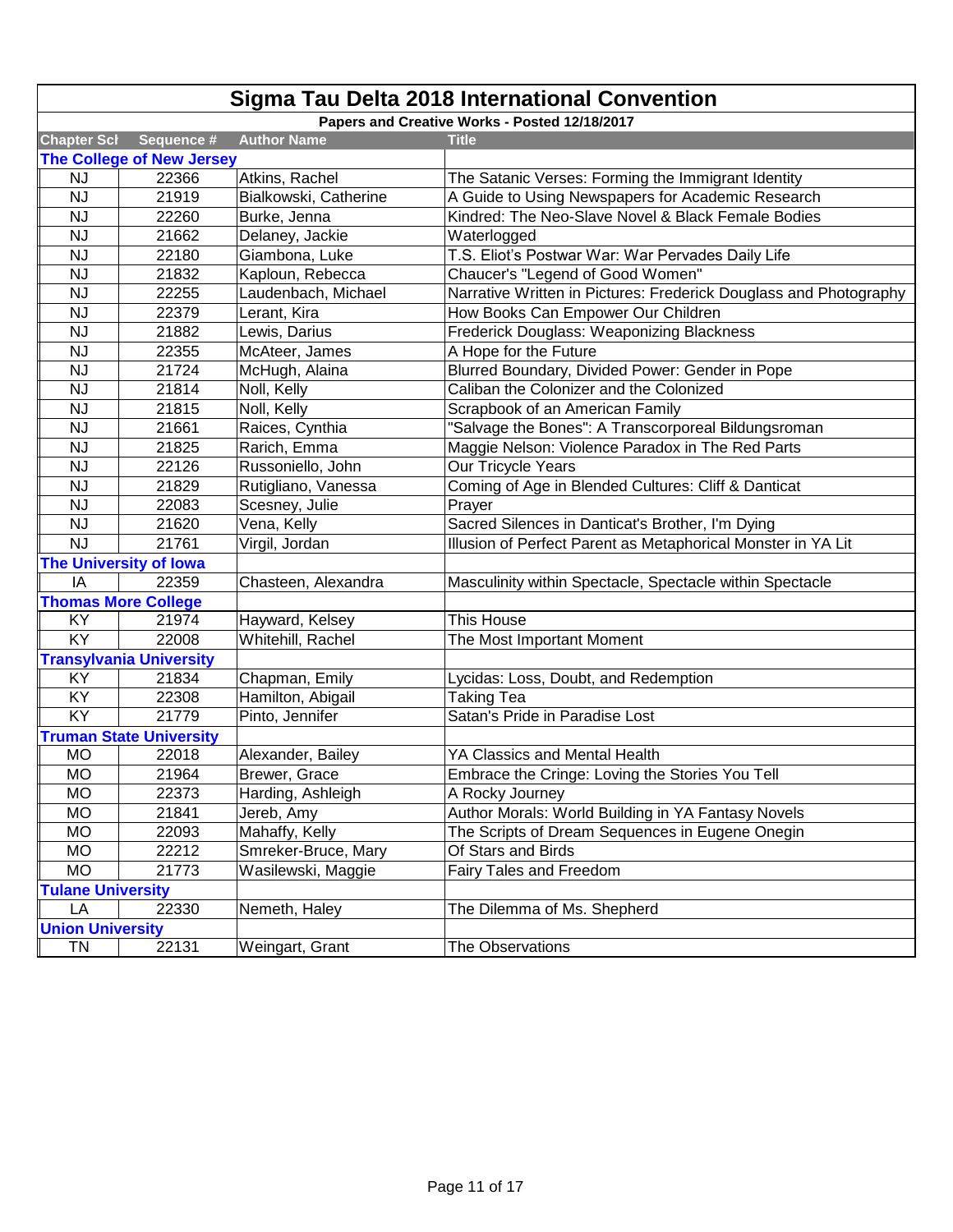| Papers and Creative Works - Posted 12/18/2017<br><b>Chapter Scl</b><br>Sequence #<br><b>Author Name</b><br><b>Title</b><br><b>University of Alabama</b><br>22061<br><b>AL</b><br>Breland, Kalen<br>Thoughts on Trump's Muslim Ban<br><b>AL</b><br>Education as Escape and Alienation<br>22064<br>Breland, Kalen<br>21573<br>The Power of the Image in Walker's Meridian<br><b>AL</b><br>Evans, John<br><b>AL</b><br>21574<br>Metcalf, Katie<br>The Freedom to Learn, Grow, and Develop as Americans<br>22314<br>Selection from Unfiltered<br><b>AL</b><br>Mollenkamp, Allison<br>22310<br>Early 20th Century Mulatto Voices<br><b>AL</b><br>Pirela-Jones, Almosa<br>Waiting for Go-Noh: Godot as a Kami Noh<br><b>AL</b><br>21928<br>Rowe, Michael<br><b>Chasing Freedom</b><br><b>AL</b><br>22338<br>Smith, Zach<br>22351<br><b>AL</b><br>Smith, Zach<br><b>Burnt Beyond Recognition</b><br>22111<br><b>Bless This House</b><br><b>AL</b><br>Thiel, Elizabeth<br><b>AL</b><br>21835<br>Yang, Moon Young<br>Black March: Sonata-Allegro<br><b>University of Arkansas - Fort Smith</b><br><b>AR</b><br>22068<br>Dixon, Nikolle<br>Words of a Choctaw<br><b>University of Arkansas, Little Rock</b><br>21580<br>Lemus, Jared<br><b>AR</b><br>Adjacent to Heaven<br><b>University of Arkansas, Monticello</b><br>Hensley, Alannah<br>AR<br>22085<br>Delta Songs<br><b>AR</b><br>21971<br>Rodriguez-Mesa, Ana<br>Playing With Kipling<br><b>AR</b><br>21958<br>Steddum, Kristine<br>Anthropocene Poems<br><b>University of California, Los Angeles</b><br>CA<br>21645<br>Ghosh, Kuhelika<br>The Complex Identities of God and Satan<br><b>University of Dallas</b><br>Arney, Mirren<br>Blake's Vision of Heavenly and Demonic Oppression<br><b>TX</b><br>22019<br><b>TX</b><br>22223<br>Blume, Catherine<br>The Struggle of Submission in "Carrion Comfort"<br><b>TX</b><br>Borer, Mara<br>21680<br>After the Event<br><b>TX</b><br>21630<br>Poetic Purpose in "The Dream of the Rood"<br>Condon, Jacqueline<br><b>TX</b><br>21644<br>Croll, Katelyn<br>To Leave, to Grieve, to Find, and to Yield<br><b>TX</b><br>22216<br>"Monna Innominata": The Changing Faces of Love<br>Daniels, Aspen<br><b>TX</b><br>22107<br>D'Anselmi, Maria<br>Worth Beyond Love: Cressida's Identity Regained<br><b>TX</b><br>The Elf-Child and the Minister<br>21986<br>Frank, Genevieve<br><b>ΤX</b><br>21802<br>Gernhardt, Hannah<br>The Dream of the Rood<br><b>TX</b><br>22243<br>Wilbur's Comadre: A Bridge Between Holy and Mundane<br>Guin, Theresa<br><b>TX</b><br>22053<br>Hanson, Elizabeth<br>Raised by His Guides<br>TX<br>22290<br>Raskolnikov's Torn Soul's Journey to Confession<br>Kuzma, Clare<br><b>TX</b><br>Lawrence, Brittany<br>Rhetoric in Andrew Marvell's "Horation Ode"<br>22325<br>Controversial Arabic Influence on Provençal Poetry<br><b>TX</b><br>22221<br>Montes, Gabriella<br>TX<br>22381<br>Morales, Mersey<br>Free Indirect Discourse in Mansfield Park<br>TX<br>22289<br>Pride: lago's Poison<br>Paschall, Bridget<br><b>TX</b><br>Signs and Symbols in Brideshead Revisited<br>22398<br>Snow, Madeleine<br><b>University of Evansville</b><br>22109<br>Beaumont-Christy, Natalie<br><b>Familial Relations in Baldwin's Short Stories</b><br>IN<br>IN<br>21873<br>Ericson, Charlie<br>Anna Karenina, Art, and the Character<br>IN<br>21769<br>Niedbala, Elizabeth<br>Historical Inaccuracies in Shakespeare's Henraid<br><b>University of Guam</b><br>21806<br>Brown, Kiana<br>On the Threshold: Social Transcendance in Jonah's Gourd Vine<br>Guam | <b>Sigma Tau Delta 2018 International Convention</b> |  |  |  |  |  |
|------------------------------------------------------------------------------------------------------------------------------------------------------------------------------------------------------------------------------------------------------------------------------------------------------------------------------------------------------------------------------------------------------------------------------------------------------------------------------------------------------------------------------------------------------------------------------------------------------------------------------------------------------------------------------------------------------------------------------------------------------------------------------------------------------------------------------------------------------------------------------------------------------------------------------------------------------------------------------------------------------------------------------------------------------------------------------------------------------------------------------------------------------------------------------------------------------------------------------------------------------------------------------------------------------------------------------------------------------------------------------------------------------------------------------------------------------------------------------------------------------------------------------------------------------------------------------------------------------------------------------------------------------------------------------------------------------------------------------------------------------------------------------------------------------------------------------------------------------------------------------------------------------------------------------------------------------------------------------------------------------------------------------------------------------------------------------------------------------------------------------------------------------------------------------------------------------------------------------------------------------------------------------------------------------------------------------------------------------------------------------------------------------------------------------------------------------------------------------------------------------------------------------------------------------------------------------------------------------------------------------------------------------------------------------------------------------------------------------------------------------------------------------------------------------------------------------------------------------------------------------------------------------------------------------------------------------------------------------------------------------------------------------------------------------------------------------------------------------------------------------------------------------------------------------------------------------------------------------------------------------------------------------------------------------------------------------------------------------------------------------------------------------------------------------------------------------------------------------------------------------------------------------------------------------------------|------------------------------------------------------|--|--|--|--|--|
|                                                                                                                                                                                                                                                                                                                                                                                                                                                                                                                                                                                                                                                                                                                                                                                                                                                                                                                                                                                                                                                                                                                                                                                                                                                                                                                                                                                                                                                                                                                                                                                                                                                                                                                                                                                                                                                                                                                                                                                                                                                                                                                                                                                                                                                                                                                                                                                                                                                                                                                                                                                                                                                                                                                                                                                                                                                                                                                                                                                                                                                                                                                                                                                                                                                                                                                                                                                                                                                                                                                                                                  |                                                      |  |  |  |  |  |
|                                                                                                                                                                                                                                                                                                                                                                                                                                                                                                                                                                                                                                                                                                                                                                                                                                                                                                                                                                                                                                                                                                                                                                                                                                                                                                                                                                                                                                                                                                                                                                                                                                                                                                                                                                                                                                                                                                                                                                                                                                                                                                                                                                                                                                                                                                                                                                                                                                                                                                                                                                                                                                                                                                                                                                                                                                                                                                                                                                                                                                                                                                                                                                                                                                                                                                                                                                                                                                                                                                                                                                  |                                                      |  |  |  |  |  |
|                                                                                                                                                                                                                                                                                                                                                                                                                                                                                                                                                                                                                                                                                                                                                                                                                                                                                                                                                                                                                                                                                                                                                                                                                                                                                                                                                                                                                                                                                                                                                                                                                                                                                                                                                                                                                                                                                                                                                                                                                                                                                                                                                                                                                                                                                                                                                                                                                                                                                                                                                                                                                                                                                                                                                                                                                                                                                                                                                                                                                                                                                                                                                                                                                                                                                                                                                                                                                                                                                                                                                                  |                                                      |  |  |  |  |  |
|                                                                                                                                                                                                                                                                                                                                                                                                                                                                                                                                                                                                                                                                                                                                                                                                                                                                                                                                                                                                                                                                                                                                                                                                                                                                                                                                                                                                                                                                                                                                                                                                                                                                                                                                                                                                                                                                                                                                                                                                                                                                                                                                                                                                                                                                                                                                                                                                                                                                                                                                                                                                                                                                                                                                                                                                                                                                                                                                                                                                                                                                                                                                                                                                                                                                                                                                                                                                                                                                                                                                                                  |                                                      |  |  |  |  |  |
|                                                                                                                                                                                                                                                                                                                                                                                                                                                                                                                                                                                                                                                                                                                                                                                                                                                                                                                                                                                                                                                                                                                                                                                                                                                                                                                                                                                                                                                                                                                                                                                                                                                                                                                                                                                                                                                                                                                                                                                                                                                                                                                                                                                                                                                                                                                                                                                                                                                                                                                                                                                                                                                                                                                                                                                                                                                                                                                                                                                                                                                                                                                                                                                                                                                                                                                                                                                                                                                                                                                                                                  |                                                      |  |  |  |  |  |
|                                                                                                                                                                                                                                                                                                                                                                                                                                                                                                                                                                                                                                                                                                                                                                                                                                                                                                                                                                                                                                                                                                                                                                                                                                                                                                                                                                                                                                                                                                                                                                                                                                                                                                                                                                                                                                                                                                                                                                                                                                                                                                                                                                                                                                                                                                                                                                                                                                                                                                                                                                                                                                                                                                                                                                                                                                                                                                                                                                                                                                                                                                                                                                                                                                                                                                                                                                                                                                                                                                                                                                  |                                                      |  |  |  |  |  |
|                                                                                                                                                                                                                                                                                                                                                                                                                                                                                                                                                                                                                                                                                                                                                                                                                                                                                                                                                                                                                                                                                                                                                                                                                                                                                                                                                                                                                                                                                                                                                                                                                                                                                                                                                                                                                                                                                                                                                                                                                                                                                                                                                                                                                                                                                                                                                                                                                                                                                                                                                                                                                                                                                                                                                                                                                                                                                                                                                                                                                                                                                                                                                                                                                                                                                                                                                                                                                                                                                                                                                                  |                                                      |  |  |  |  |  |
|                                                                                                                                                                                                                                                                                                                                                                                                                                                                                                                                                                                                                                                                                                                                                                                                                                                                                                                                                                                                                                                                                                                                                                                                                                                                                                                                                                                                                                                                                                                                                                                                                                                                                                                                                                                                                                                                                                                                                                                                                                                                                                                                                                                                                                                                                                                                                                                                                                                                                                                                                                                                                                                                                                                                                                                                                                                                                                                                                                                                                                                                                                                                                                                                                                                                                                                                                                                                                                                                                                                                                                  |                                                      |  |  |  |  |  |
|                                                                                                                                                                                                                                                                                                                                                                                                                                                                                                                                                                                                                                                                                                                                                                                                                                                                                                                                                                                                                                                                                                                                                                                                                                                                                                                                                                                                                                                                                                                                                                                                                                                                                                                                                                                                                                                                                                                                                                                                                                                                                                                                                                                                                                                                                                                                                                                                                                                                                                                                                                                                                                                                                                                                                                                                                                                                                                                                                                                                                                                                                                                                                                                                                                                                                                                                                                                                                                                                                                                                                                  |                                                      |  |  |  |  |  |
|                                                                                                                                                                                                                                                                                                                                                                                                                                                                                                                                                                                                                                                                                                                                                                                                                                                                                                                                                                                                                                                                                                                                                                                                                                                                                                                                                                                                                                                                                                                                                                                                                                                                                                                                                                                                                                                                                                                                                                                                                                                                                                                                                                                                                                                                                                                                                                                                                                                                                                                                                                                                                                                                                                                                                                                                                                                                                                                                                                                                                                                                                                                                                                                                                                                                                                                                                                                                                                                                                                                                                                  |                                                      |  |  |  |  |  |
|                                                                                                                                                                                                                                                                                                                                                                                                                                                                                                                                                                                                                                                                                                                                                                                                                                                                                                                                                                                                                                                                                                                                                                                                                                                                                                                                                                                                                                                                                                                                                                                                                                                                                                                                                                                                                                                                                                                                                                                                                                                                                                                                                                                                                                                                                                                                                                                                                                                                                                                                                                                                                                                                                                                                                                                                                                                                                                                                                                                                                                                                                                                                                                                                                                                                                                                                                                                                                                                                                                                                                                  |                                                      |  |  |  |  |  |
|                                                                                                                                                                                                                                                                                                                                                                                                                                                                                                                                                                                                                                                                                                                                                                                                                                                                                                                                                                                                                                                                                                                                                                                                                                                                                                                                                                                                                                                                                                                                                                                                                                                                                                                                                                                                                                                                                                                                                                                                                                                                                                                                                                                                                                                                                                                                                                                                                                                                                                                                                                                                                                                                                                                                                                                                                                                                                                                                                                                                                                                                                                                                                                                                                                                                                                                                                                                                                                                                                                                                                                  |                                                      |  |  |  |  |  |
|                                                                                                                                                                                                                                                                                                                                                                                                                                                                                                                                                                                                                                                                                                                                                                                                                                                                                                                                                                                                                                                                                                                                                                                                                                                                                                                                                                                                                                                                                                                                                                                                                                                                                                                                                                                                                                                                                                                                                                                                                                                                                                                                                                                                                                                                                                                                                                                                                                                                                                                                                                                                                                                                                                                                                                                                                                                                                                                                                                                                                                                                                                                                                                                                                                                                                                                                                                                                                                                                                                                                                                  |                                                      |  |  |  |  |  |
|                                                                                                                                                                                                                                                                                                                                                                                                                                                                                                                                                                                                                                                                                                                                                                                                                                                                                                                                                                                                                                                                                                                                                                                                                                                                                                                                                                                                                                                                                                                                                                                                                                                                                                                                                                                                                                                                                                                                                                                                                                                                                                                                                                                                                                                                                                                                                                                                                                                                                                                                                                                                                                                                                                                                                                                                                                                                                                                                                                                                                                                                                                                                                                                                                                                                                                                                                                                                                                                                                                                                                                  |                                                      |  |  |  |  |  |
|                                                                                                                                                                                                                                                                                                                                                                                                                                                                                                                                                                                                                                                                                                                                                                                                                                                                                                                                                                                                                                                                                                                                                                                                                                                                                                                                                                                                                                                                                                                                                                                                                                                                                                                                                                                                                                                                                                                                                                                                                                                                                                                                                                                                                                                                                                                                                                                                                                                                                                                                                                                                                                                                                                                                                                                                                                                                                                                                                                                                                                                                                                                                                                                                                                                                                                                                                                                                                                                                                                                                                                  |                                                      |  |  |  |  |  |
|                                                                                                                                                                                                                                                                                                                                                                                                                                                                                                                                                                                                                                                                                                                                                                                                                                                                                                                                                                                                                                                                                                                                                                                                                                                                                                                                                                                                                                                                                                                                                                                                                                                                                                                                                                                                                                                                                                                                                                                                                                                                                                                                                                                                                                                                                                                                                                                                                                                                                                                                                                                                                                                                                                                                                                                                                                                                                                                                                                                                                                                                                                                                                                                                                                                                                                                                                                                                                                                                                                                                                                  |                                                      |  |  |  |  |  |
|                                                                                                                                                                                                                                                                                                                                                                                                                                                                                                                                                                                                                                                                                                                                                                                                                                                                                                                                                                                                                                                                                                                                                                                                                                                                                                                                                                                                                                                                                                                                                                                                                                                                                                                                                                                                                                                                                                                                                                                                                                                                                                                                                                                                                                                                                                                                                                                                                                                                                                                                                                                                                                                                                                                                                                                                                                                                                                                                                                                                                                                                                                                                                                                                                                                                                                                                                                                                                                                                                                                                                                  |                                                      |  |  |  |  |  |
|                                                                                                                                                                                                                                                                                                                                                                                                                                                                                                                                                                                                                                                                                                                                                                                                                                                                                                                                                                                                                                                                                                                                                                                                                                                                                                                                                                                                                                                                                                                                                                                                                                                                                                                                                                                                                                                                                                                                                                                                                                                                                                                                                                                                                                                                                                                                                                                                                                                                                                                                                                                                                                                                                                                                                                                                                                                                                                                                                                                                                                                                                                                                                                                                                                                                                                                                                                                                                                                                                                                                                                  |                                                      |  |  |  |  |  |
|                                                                                                                                                                                                                                                                                                                                                                                                                                                                                                                                                                                                                                                                                                                                                                                                                                                                                                                                                                                                                                                                                                                                                                                                                                                                                                                                                                                                                                                                                                                                                                                                                                                                                                                                                                                                                                                                                                                                                                                                                                                                                                                                                                                                                                                                                                                                                                                                                                                                                                                                                                                                                                                                                                                                                                                                                                                                                                                                                                                                                                                                                                                                                                                                                                                                                                                                                                                                                                                                                                                                                                  |                                                      |  |  |  |  |  |
|                                                                                                                                                                                                                                                                                                                                                                                                                                                                                                                                                                                                                                                                                                                                                                                                                                                                                                                                                                                                                                                                                                                                                                                                                                                                                                                                                                                                                                                                                                                                                                                                                                                                                                                                                                                                                                                                                                                                                                                                                                                                                                                                                                                                                                                                                                                                                                                                                                                                                                                                                                                                                                                                                                                                                                                                                                                                                                                                                                                                                                                                                                                                                                                                                                                                                                                                                                                                                                                                                                                                                                  |                                                      |  |  |  |  |  |
|                                                                                                                                                                                                                                                                                                                                                                                                                                                                                                                                                                                                                                                                                                                                                                                                                                                                                                                                                                                                                                                                                                                                                                                                                                                                                                                                                                                                                                                                                                                                                                                                                                                                                                                                                                                                                                                                                                                                                                                                                                                                                                                                                                                                                                                                                                                                                                                                                                                                                                                                                                                                                                                                                                                                                                                                                                                                                                                                                                                                                                                                                                                                                                                                                                                                                                                                                                                                                                                                                                                                                                  |                                                      |  |  |  |  |  |
|                                                                                                                                                                                                                                                                                                                                                                                                                                                                                                                                                                                                                                                                                                                                                                                                                                                                                                                                                                                                                                                                                                                                                                                                                                                                                                                                                                                                                                                                                                                                                                                                                                                                                                                                                                                                                                                                                                                                                                                                                                                                                                                                                                                                                                                                                                                                                                                                                                                                                                                                                                                                                                                                                                                                                                                                                                                                                                                                                                                                                                                                                                                                                                                                                                                                                                                                                                                                                                                                                                                                                                  |                                                      |  |  |  |  |  |
|                                                                                                                                                                                                                                                                                                                                                                                                                                                                                                                                                                                                                                                                                                                                                                                                                                                                                                                                                                                                                                                                                                                                                                                                                                                                                                                                                                                                                                                                                                                                                                                                                                                                                                                                                                                                                                                                                                                                                                                                                                                                                                                                                                                                                                                                                                                                                                                                                                                                                                                                                                                                                                                                                                                                                                                                                                                                                                                                                                                                                                                                                                                                                                                                                                                                                                                                                                                                                                                                                                                                                                  |                                                      |  |  |  |  |  |
|                                                                                                                                                                                                                                                                                                                                                                                                                                                                                                                                                                                                                                                                                                                                                                                                                                                                                                                                                                                                                                                                                                                                                                                                                                                                                                                                                                                                                                                                                                                                                                                                                                                                                                                                                                                                                                                                                                                                                                                                                                                                                                                                                                                                                                                                                                                                                                                                                                                                                                                                                                                                                                                                                                                                                                                                                                                                                                                                                                                                                                                                                                                                                                                                                                                                                                                                                                                                                                                                                                                                                                  |                                                      |  |  |  |  |  |
|                                                                                                                                                                                                                                                                                                                                                                                                                                                                                                                                                                                                                                                                                                                                                                                                                                                                                                                                                                                                                                                                                                                                                                                                                                                                                                                                                                                                                                                                                                                                                                                                                                                                                                                                                                                                                                                                                                                                                                                                                                                                                                                                                                                                                                                                                                                                                                                                                                                                                                                                                                                                                                                                                                                                                                                                                                                                                                                                                                                                                                                                                                                                                                                                                                                                                                                                                                                                                                                                                                                                                                  |                                                      |  |  |  |  |  |
|                                                                                                                                                                                                                                                                                                                                                                                                                                                                                                                                                                                                                                                                                                                                                                                                                                                                                                                                                                                                                                                                                                                                                                                                                                                                                                                                                                                                                                                                                                                                                                                                                                                                                                                                                                                                                                                                                                                                                                                                                                                                                                                                                                                                                                                                                                                                                                                                                                                                                                                                                                                                                                                                                                                                                                                                                                                                                                                                                                                                                                                                                                                                                                                                                                                                                                                                                                                                                                                                                                                                                                  |                                                      |  |  |  |  |  |
|                                                                                                                                                                                                                                                                                                                                                                                                                                                                                                                                                                                                                                                                                                                                                                                                                                                                                                                                                                                                                                                                                                                                                                                                                                                                                                                                                                                                                                                                                                                                                                                                                                                                                                                                                                                                                                                                                                                                                                                                                                                                                                                                                                                                                                                                                                                                                                                                                                                                                                                                                                                                                                                                                                                                                                                                                                                                                                                                                                                                                                                                                                                                                                                                                                                                                                                                                                                                                                                                                                                                                                  |                                                      |  |  |  |  |  |
|                                                                                                                                                                                                                                                                                                                                                                                                                                                                                                                                                                                                                                                                                                                                                                                                                                                                                                                                                                                                                                                                                                                                                                                                                                                                                                                                                                                                                                                                                                                                                                                                                                                                                                                                                                                                                                                                                                                                                                                                                                                                                                                                                                                                                                                                                                                                                                                                                                                                                                                                                                                                                                                                                                                                                                                                                                                                                                                                                                                                                                                                                                                                                                                                                                                                                                                                                                                                                                                                                                                                                                  |                                                      |  |  |  |  |  |
|                                                                                                                                                                                                                                                                                                                                                                                                                                                                                                                                                                                                                                                                                                                                                                                                                                                                                                                                                                                                                                                                                                                                                                                                                                                                                                                                                                                                                                                                                                                                                                                                                                                                                                                                                                                                                                                                                                                                                                                                                                                                                                                                                                                                                                                                                                                                                                                                                                                                                                                                                                                                                                                                                                                                                                                                                                                                                                                                                                                                                                                                                                                                                                                                                                                                                                                                                                                                                                                                                                                                                                  |                                                      |  |  |  |  |  |
|                                                                                                                                                                                                                                                                                                                                                                                                                                                                                                                                                                                                                                                                                                                                                                                                                                                                                                                                                                                                                                                                                                                                                                                                                                                                                                                                                                                                                                                                                                                                                                                                                                                                                                                                                                                                                                                                                                                                                                                                                                                                                                                                                                                                                                                                                                                                                                                                                                                                                                                                                                                                                                                                                                                                                                                                                                                                                                                                                                                                                                                                                                                                                                                                                                                                                                                                                                                                                                                                                                                                                                  |                                                      |  |  |  |  |  |
|                                                                                                                                                                                                                                                                                                                                                                                                                                                                                                                                                                                                                                                                                                                                                                                                                                                                                                                                                                                                                                                                                                                                                                                                                                                                                                                                                                                                                                                                                                                                                                                                                                                                                                                                                                                                                                                                                                                                                                                                                                                                                                                                                                                                                                                                                                                                                                                                                                                                                                                                                                                                                                                                                                                                                                                                                                                                                                                                                                                                                                                                                                                                                                                                                                                                                                                                                                                                                                                                                                                                                                  |                                                      |  |  |  |  |  |
|                                                                                                                                                                                                                                                                                                                                                                                                                                                                                                                                                                                                                                                                                                                                                                                                                                                                                                                                                                                                                                                                                                                                                                                                                                                                                                                                                                                                                                                                                                                                                                                                                                                                                                                                                                                                                                                                                                                                                                                                                                                                                                                                                                                                                                                                                                                                                                                                                                                                                                                                                                                                                                                                                                                                                                                                                                                                                                                                                                                                                                                                                                                                                                                                                                                                                                                                                                                                                                                                                                                                                                  |                                                      |  |  |  |  |  |
|                                                                                                                                                                                                                                                                                                                                                                                                                                                                                                                                                                                                                                                                                                                                                                                                                                                                                                                                                                                                                                                                                                                                                                                                                                                                                                                                                                                                                                                                                                                                                                                                                                                                                                                                                                                                                                                                                                                                                                                                                                                                                                                                                                                                                                                                                                                                                                                                                                                                                                                                                                                                                                                                                                                                                                                                                                                                                                                                                                                                                                                                                                                                                                                                                                                                                                                                                                                                                                                                                                                                                                  |                                                      |  |  |  |  |  |
|                                                                                                                                                                                                                                                                                                                                                                                                                                                                                                                                                                                                                                                                                                                                                                                                                                                                                                                                                                                                                                                                                                                                                                                                                                                                                                                                                                                                                                                                                                                                                                                                                                                                                                                                                                                                                                                                                                                                                                                                                                                                                                                                                                                                                                                                                                                                                                                                                                                                                                                                                                                                                                                                                                                                                                                                                                                                                                                                                                                                                                                                                                                                                                                                                                                                                                                                                                                                                                                                                                                                                                  |                                                      |  |  |  |  |  |
|                                                                                                                                                                                                                                                                                                                                                                                                                                                                                                                                                                                                                                                                                                                                                                                                                                                                                                                                                                                                                                                                                                                                                                                                                                                                                                                                                                                                                                                                                                                                                                                                                                                                                                                                                                                                                                                                                                                                                                                                                                                                                                                                                                                                                                                                                                                                                                                                                                                                                                                                                                                                                                                                                                                                                                                                                                                                                                                                                                                                                                                                                                                                                                                                                                                                                                                                                                                                                                                                                                                                                                  |                                                      |  |  |  |  |  |
|                                                                                                                                                                                                                                                                                                                                                                                                                                                                                                                                                                                                                                                                                                                                                                                                                                                                                                                                                                                                                                                                                                                                                                                                                                                                                                                                                                                                                                                                                                                                                                                                                                                                                                                                                                                                                                                                                                                                                                                                                                                                                                                                                                                                                                                                                                                                                                                                                                                                                                                                                                                                                                                                                                                                                                                                                                                                                                                                                                                                                                                                                                                                                                                                                                                                                                                                                                                                                                                                                                                                                                  |                                                      |  |  |  |  |  |
|                                                                                                                                                                                                                                                                                                                                                                                                                                                                                                                                                                                                                                                                                                                                                                                                                                                                                                                                                                                                                                                                                                                                                                                                                                                                                                                                                                                                                                                                                                                                                                                                                                                                                                                                                                                                                                                                                                                                                                                                                                                                                                                                                                                                                                                                                                                                                                                                                                                                                                                                                                                                                                                                                                                                                                                                                                                                                                                                                                                                                                                                                                                                                                                                                                                                                                                                                                                                                                                                                                                                                                  |                                                      |  |  |  |  |  |
|                                                                                                                                                                                                                                                                                                                                                                                                                                                                                                                                                                                                                                                                                                                                                                                                                                                                                                                                                                                                                                                                                                                                                                                                                                                                                                                                                                                                                                                                                                                                                                                                                                                                                                                                                                                                                                                                                                                                                                                                                                                                                                                                                                                                                                                                                                                                                                                                                                                                                                                                                                                                                                                                                                                                                                                                                                                                                                                                                                                                                                                                                                                                                                                                                                                                                                                                                                                                                                                                                                                                                                  |                                                      |  |  |  |  |  |
|                                                                                                                                                                                                                                                                                                                                                                                                                                                                                                                                                                                                                                                                                                                                                                                                                                                                                                                                                                                                                                                                                                                                                                                                                                                                                                                                                                                                                                                                                                                                                                                                                                                                                                                                                                                                                                                                                                                                                                                                                                                                                                                                                                                                                                                                                                                                                                                                                                                                                                                                                                                                                                                                                                                                                                                                                                                                                                                                                                                                                                                                                                                                                                                                                                                                                                                                                                                                                                                                                                                                                                  |                                                      |  |  |  |  |  |
|                                                                                                                                                                                                                                                                                                                                                                                                                                                                                                                                                                                                                                                                                                                                                                                                                                                                                                                                                                                                                                                                                                                                                                                                                                                                                                                                                                                                                                                                                                                                                                                                                                                                                                                                                                                                                                                                                                                                                                                                                                                                                                                                                                                                                                                                                                                                                                                                                                                                                                                                                                                                                                                                                                                                                                                                                                                                                                                                                                                                                                                                                                                                                                                                                                                                                                                                                                                                                                                                                                                                                                  |                                                      |  |  |  |  |  |
|                                                                                                                                                                                                                                                                                                                                                                                                                                                                                                                                                                                                                                                                                                                                                                                                                                                                                                                                                                                                                                                                                                                                                                                                                                                                                                                                                                                                                                                                                                                                                                                                                                                                                                                                                                                                                                                                                                                                                                                                                                                                                                                                                                                                                                                                                                                                                                                                                                                                                                                                                                                                                                                                                                                                                                                                                                                                                                                                                                                                                                                                                                                                                                                                                                                                                                                                                                                                                                                                                                                                                                  |                                                      |  |  |  |  |  |
|                                                                                                                                                                                                                                                                                                                                                                                                                                                                                                                                                                                                                                                                                                                                                                                                                                                                                                                                                                                                                                                                                                                                                                                                                                                                                                                                                                                                                                                                                                                                                                                                                                                                                                                                                                                                                                                                                                                                                                                                                                                                                                                                                                                                                                                                                                                                                                                                                                                                                                                                                                                                                                                                                                                                                                                                                                                                                                                                                                                                                                                                                                                                                                                                                                                                                                                                                                                                                                                                                                                                                                  |                                                      |  |  |  |  |  |
|                                                                                                                                                                                                                                                                                                                                                                                                                                                                                                                                                                                                                                                                                                                                                                                                                                                                                                                                                                                                                                                                                                                                                                                                                                                                                                                                                                                                                                                                                                                                                                                                                                                                                                                                                                                                                                                                                                                                                                                                                                                                                                                                                                                                                                                                                                                                                                                                                                                                                                                                                                                                                                                                                                                                                                                                                                                                                                                                                                                                                                                                                                                                                                                                                                                                                                                                                                                                                                                                                                                                                                  |                                                      |  |  |  |  |  |
|                                                                                                                                                                                                                                                                                                                                                                                                                                                                                                                                                                                                                                                                                                                                                                                                                                                                                                                                                                                                                                                                                                                                                                                                                                                                                                                                                                                                                                                                                                                                                                                                                                                                                                                                                                                                                                                                                                                                                                                                                                                                                                                                                                                                                                                                                                                                                                                                                                                                                                                                                                                                                                                                                                                                                                                                                                                                                                                                                                                                                                                                                                                                                                                                                                                                                                                                                                                                                                                                                                                                                                  |                                                      |  |  |  |  |  |
|                                                                                                                                                                                                                                                                                                                                                                                                                                                                                                                                                                                                                                                                                                                                                                                                                                                                                                                                                                                                                                                                                                                                                                                                                                                                                                                                                                                                                                                                                                                                                                                                                                                                                                                                                                                                                                                                                                                                                                                                                                                                                                                                                                                                                                                                                                                                                                                                                                                                                                                                                                                                                                                                                                                                                                                                                                                                                                                                                                                                                                                                                                                                                                                                                                                                                                                                                                                                                                                                                                                                                                  |                                                      |  |  |  |  |  |
|                                                                                                                                                                                                                                                                                                                                                                                                                                                                                                                                                                                                                                                                                                                                                                                                                                                                                                                                                                                                                                                                                                                                                                                                                                                                                                                                                                                                                                                                                                                                                                                                                                                                                                                                                                                                                                                                                                                                                                                                                                                                                                                                                                                                                                                                                                                                                                                                                                                                                                                                                                                                                                                                                                                                                                                                                                                                                                                                                                                                                                                                                                                                                                                                                                                                                                                                                                                                                                                                                                                                                                  |                                                      |  |  |  |  |  |
|                                                                                                                                                                                                                                                                                                                                                                                                                                                                                                                                                                                                                                                                                                                                                                                                                                                                                                                                                                                                                                                                                                                                                                                                                                                                                                                                                                                                                                                                                                                                                                                                                                                                                                                                                                                                                                                                                                                                                                                                                                                                                                                                                                                                                                                                                                                                                                                                                                                                                                                                                                                                                                                                                                                                                                                                                                                                                                                                                                                                                                                                                                                                                                                                                                                                                                                                                                                                                                                                                                                                                                  |                                                      |  |  |  |  |  |
|                                                                                                                                                                                                                                                                                                                                                                                                                                                                                                                                                                                                                                                                                                                                                                                                                                                                                                                                                                                                                                                                                                                                                                                                                                                                                                                                                                                                                                                                                                                                                                                                                                                                                                                                                                                                                                                                                                                                                                                                                                                                                                                                                                                                                                                                                                                                                                                                                                                                                                                                                                                                                                                                                                                                                                                                                                                                                                                                                                                                                                                                                                                                                                                                                                                                                                                                                                                                                                                                                                                                                                  |                                                      |  |  |  |  |  |
| The Secrets to Success: Told by an Unsuccessful 20 Year Old<br>21808<br>De Fant, Via Justine<br>Guam                                                                                                                                                                                                                                                                                                                                                                                                                                                                                                                                                                                                                                                                                                                                                                                                                                                                                                                                                                                                                                                                                                                                                                                                                                                                                                                                                                                                                                                                                                                                                                                                                                                                                                                                                                                                                                                                                                                                                                                                                                                                                                                                                                                                                                                                                                                                                                                                                                                                                                                                                                                                                                                                                                                                                                                                                                                                                                                                                                                                                                                                                                                                                                                                                                                                                                                                                                                                                                                             |                                                      |  |  |  |  |  |
| 21799<br>Guam<br>Roberto, Alejandra<br>Sunlight                                                                                                                                                                                                                                                                                                                                                                                                                                                                                                                                                                                                                                                                                                                                                                                                                                                                                                                                                                                                                                                                                                                                                                                                                                                                                                                                                                                                                                                                                                                                                                                                                                                                                                                                                                                                                                                                                                                                                                                                                                                                                                                                                                                                                                                                                                                                                                                                                                                                                                                                                                                                                                                                                                                                                                                                                                                                                                                                                                                                                                                                                                                                                                                                                                                                                                                                                                                                                                                                                                                  |                                                      |  |  |  |  |  |
| 21791<br>Guam<br>Yatar, Aubrey<br>Humility                                                                                                                                                                                                                                                                                                                                                                                                                                                                                                                                                                                                                                                                                                                                                                                                                                                                                                                                                                                                                                                                                                                                                                                                                                                                                                                                                                                                                                                                                                                                                                                                                                                                                                                                                                                                                                                                                                                                                                                                                                                                                                                                                                                                                                                                                                                                                                                                                                                                                                                                                                                                                                                                                                                                                                                                                                                                                                                                                                                                                                                                                                                                                                                                                                                                                                                                                                                                                                                                                                                       |                                                      |  |  |  |  |  |
| <b>University of Indianapolis</b>                                                                                                                                                                                                                                                                                                                                                                                                                                                                                                                                                                                                                                                                                                                                                                                                                                                                                                                                                                                                                                                                                                                                                                                                                                                                                                                                                                                                                                                                                                                                                                                                                                                                                                                                                                                                                                                                                                                                                                                                                                                                                                                                                                                                                                                                                                                                                                                                                                                                                                                                                                                                                                                                                                                                                                                                                                                                                                                                                                                                                                                                                                                                                                                                                                                                                                                                                                                                                                                                                                                                |                                                      |  |  |  |  |  |
| IN<br>Signifying Mythologies in Toni Morrison's Song of Solomon<br>21847<br>Martin, Spencer                                                                                                                                                                                                                                                                                                                                                                                                                                                                                                                                                                                                                                                                                                                                                                                                                                                                                                                                                                                                                                                                                                                                                                                                                                                                                                                                                                                                                                                                                                                                                                                                                                                                                                                                                                                                                                                                                                                                                                                                                                                                                                                                                                                                                                                                                                                                                                                                                                                                                                                                                                                                                                                                                                                                                                                                                                                                                                                                                                                                                                                                                                                                                                                                                                                                                                                                                                                                                                                                      |                                                      |  |  |  |  |  |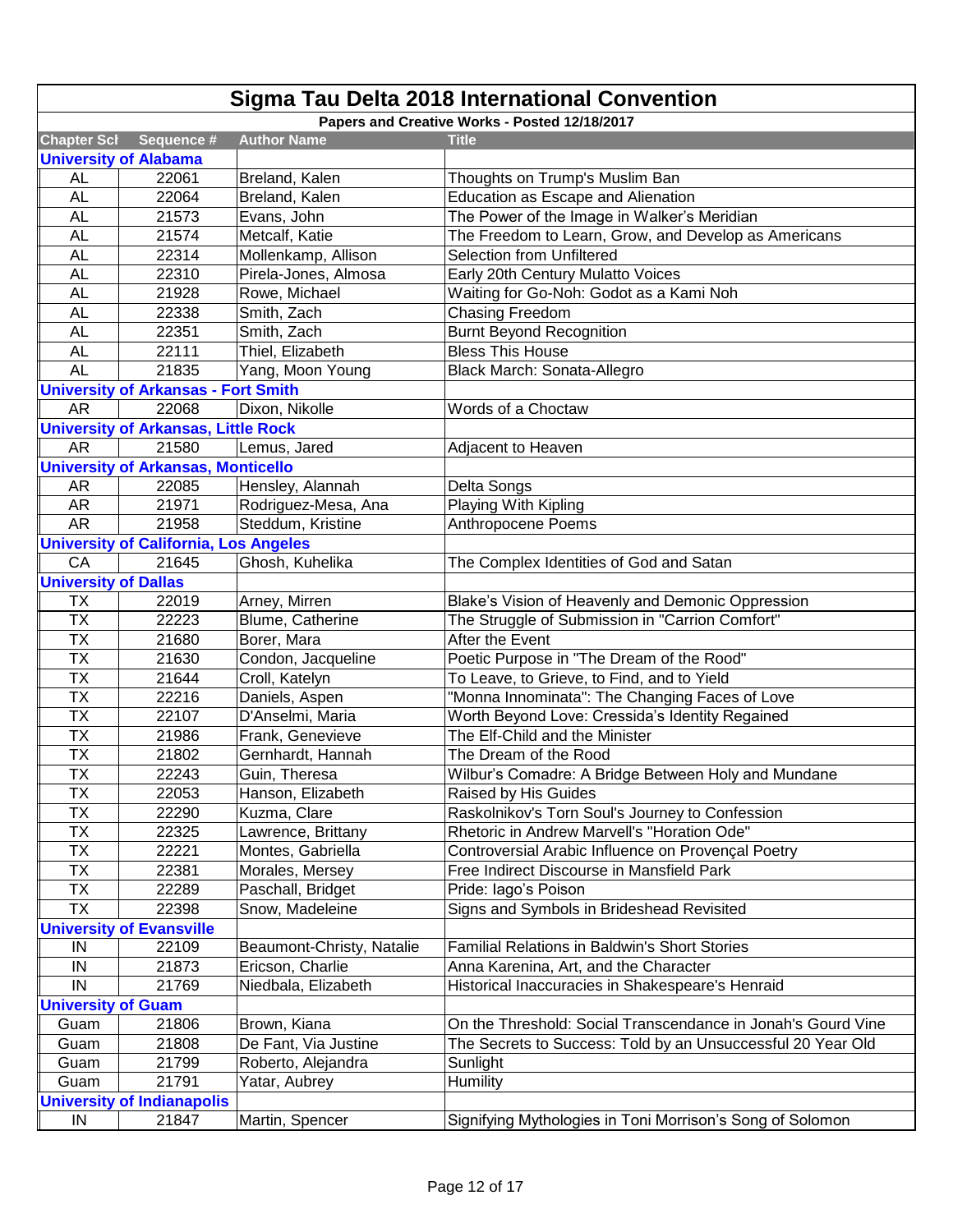| Sigma Tau Delta 2018 International Convention |                                                |                                                        |                                                         |
|-----------------------------------------------|------------------------------------------------|--------------------------------------------------------|---------------------------------------------------------|
| Papers and Creative Works - Posted 12/18/2017 |                                                |                                                        |                                                         |
| <b>Chapter Scl</b>                            | Sequence #                                     | <b>Author Name</b>                                     | <b>Title</b>                                            |
|                                               | <b>University of Kentucky</b>                  |                                                        |                                                         |
| KY                                            | 21599                                          | Alvey, Kyle                                            | A Ripped Photograph of a Man and Wife With No Children  |
|                                               | <b>University of Louisiana, Lafayette</b>      |                                                        |                                                         |
| LA                                            | 21624                                          | Kaufman, Jarrett                                       | The Remaining                                           |
|                                               | <b>University of Maryland, College Park</b>    |                                                        |                                                         |
| MD                                            | 21676                                          | Eisel, Jacy                                            | Daughter of Oppression                                  |
| <b>MD</b>                                     | 22244                                          | Morris, Jessica                                        | The Man Behind the Curtain: Chesnutt's Old Mr. Delamere |
| <b>MD</b>                                     | 22104                                          | Stamper, Brian                                         | Animation and the Metaphysical World                    |
| <b>MD</b>                                     | 21675                                          | Steininger, Courtney                                   | Colonial Nostalgia in Netherland                        |
|                                               | <b>University of Montevallo</b>                |                                                        |                                                         |
| <b>AL</b>                                     | 21663                                          | Green, Erin                                            | Identity Crisis of Whitewashed Colorful Characters      |
|                                               | <b>University of Nebraska, Kearney</b>         |                                                        |                                                         |
| <b>NE</b>                                     | 21741                                          | Gade, Michael                                          | On Japanese Short Stories: The Spider's Thread          |
| <b>NE</b>                                     | 21940                                          | Hemmer, Emily                                          | Walking the Line: Game of Thrones and Shakespeare       |
| <b>NE</b>                                     | 21613                                          | Schneider, Kaitlin                                     | Focus                                                   |
| <b>NE</b>                                     | 21729                                          | Spencer, Mary                                          | The Weird Ways of Fate in Macbeth                       |
|                                               | <b>University of Nebraska Omaha</b>            |                                                        |                                                         |
| <b>NE</b>                                     | 21933                                          | Brooks, Janine                                         | Excerpts from THE AMAZING CHICKEN LADY                  |
|                                               | <b>University of New Haven</b>                 |                                                        |                                                         |
| <b>CT</b>                                     | 21969                                          | Petitti, Lyndsi                                        | <b>Breath</b>                                           |
|                                               | <b>University of North Carolina Asheville</b>  |                                                        |                                                         |
| <b>NC</b>                                     | 22039                                          | Bergmire-Sweat, Zoe                                    | Seeking Personal Freedom                                |
|                                               | <b>University of North Carolina Charlotte</b>  |                                                        |                                                         |
| <b>NC</b>                                     | 22185                                          | Jones, Nicole                                          | Skinny Vanilla Latte                                    |
| <b>NC</b>                                     | 21693                                          | Riser, Kristina                                        | A Part to Play                                          |
|                                               | <b>University of North Carolina Pembroke</b>   |                                                        |                                                         |
| <b>NC</b>                                     | 22413                                          | Feltz, Morgan                                          | Who's She in my Mind. A Collection of Poetry.           |
|                                               | <b>University of North Carolina Wilmington</b> |                                                        |                                                         |
| <b>NC</b>                                     | 22247                                          | Edwards, Britton                                       | Defining Manliness in Hemingway                         |
|                                               |                                                | <b>University of North Georgia, Gainesville Campus</b> |                                                         |
| GA                                            | 21981                                          | Barfield, Haley Shea                                   | Synesthesia and Objectification in The Book Thief       |
| GA                                            | 22047                                          | Brooks, Ashley                                         | Addict: Reaching and Rejecting the American Dream       |
| GA                                            | 22408                                          | Davis, Barbara                                         | Holmes and Watson: Consulting Adults                    |
| GA                                            | 21641                                          | Heimberger, Tara                                       | The Imposed Villainy of Lady Macbeth and Richard III    |
|                                               | <b>University of North Texas</b>               |                                                        |                                                         |
| ТX                                            | 21754                                          | Harrison, Kimberlyn                                    | Going Outside the Greek: Derrida in Translation Studies |
| <b>TX</b>                                     | 22356                                          | Lyle, Elizabeth                                        | Mercutio and the Modern Gender in Romeo + Juliet        |
| <b>TX</b>                                     | 22264                                          | Macheret, Minadora                                     | <b>Bandit God</b>                                       |
| <b>TX</b>                                     | 22014                                          | Ohl, Brandon                                           | Freedom from Propriety                                  |
| <b>TX</b>                                     | 22002                                          | Puche, Gabriel                                         | The Environment as the Sea and Man                      |
|                                               | <b>University of Northern Colorado</b>         |                                                        |                                                         |
| CO                                            | 22331                                          | Beebe, Hannah                                          | "The Cop and the Anthem" and Misadventure               |
|                                               | <b>University of Northwestern</b>              | - St. Paul                                             |                                                         |
| <b>MN</b>                                     | 22339                                          | Jewett, Abigail                                        | Normalcy                                                |
| <b>University of Oregon</b>                   |                                                |                                                        |                                                         |
| OR.                                           | 21901                                          | Fenty, Caroline                                        | Unconscious expressions of fears and repressions        |
| OR                                            | 22168                                          | Hovet, Sarah                                           | Irish Women Redefining Form: O'Brien and Bennett        |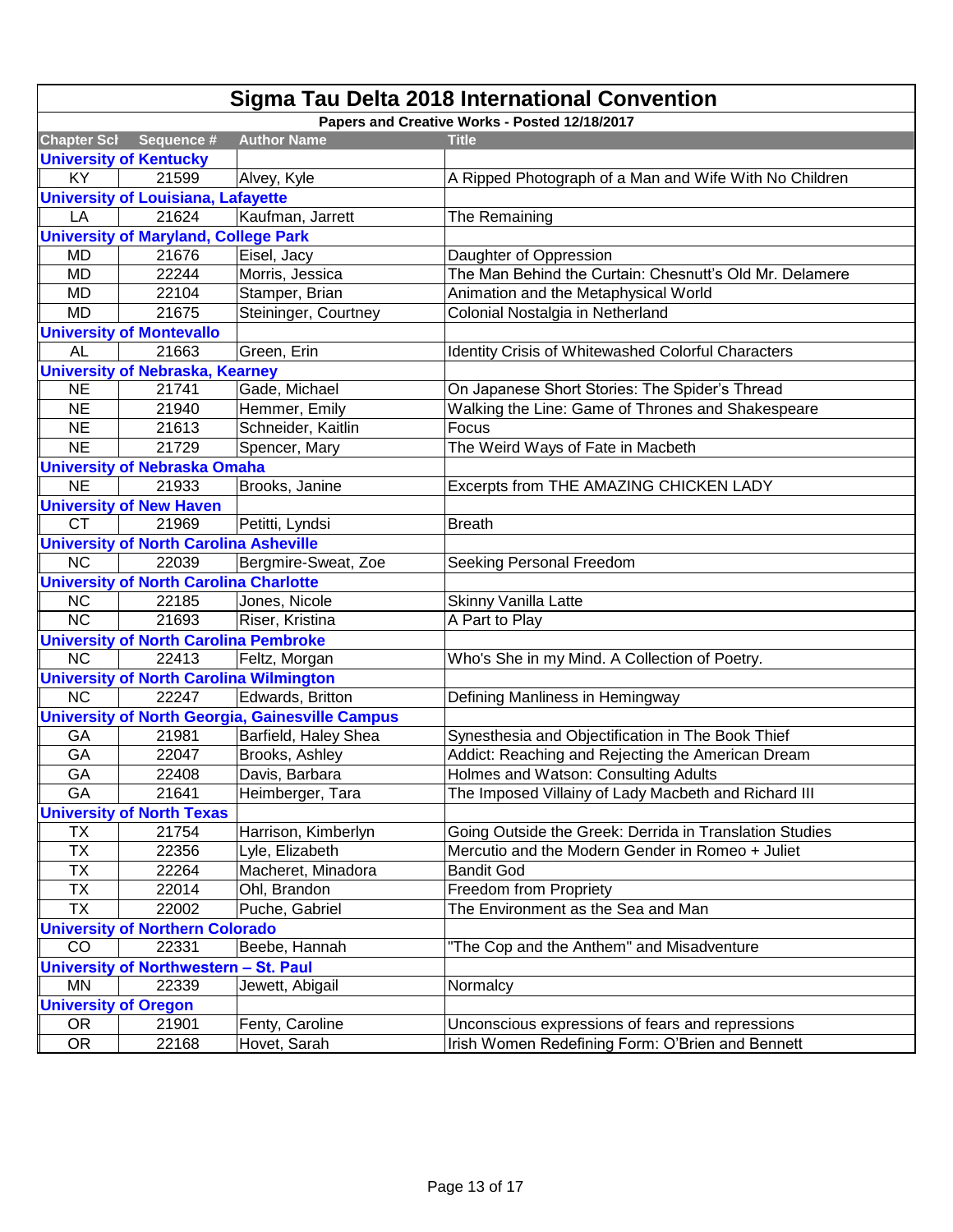| Sigma Tau Delta 2018 International Convention |                                               |                                                      |                                                      |
|-----------------------------------------------|-----------------------------------------------|------------------------------------------------------|------------------------------------------------------|
|                                               |                                               |                                                      | Papers and Creative Works - Posted 12/18/2017        |
| <b>Chapter Scl</b>                            | Sequence #                                    | <b>Author Name</b>                                   | <b>Title</b>                                         |
|                                               | <b>University of Pikeville</b>                |                                                      |                                                      |
| KY                                            | 21996                                         | Adkins, Hannah                                       | The New Normal                                       |
| KY                                            | 22048                                         | Cook, Daphne                                         | The Tractor                                          |
| KY                                            | 22060                                         | Keeton, Laura                                        | <b>Trouble Ahead</b>                                 |
| KY                                            | 22005                                         | Kessler, Brandi                                      | Hooked                                               |
| KY                                            | 21892                                         | Wilkes, Rebecca                                      | The Doctor                                           |
|                                               | <b>University of Pittsburgh</b>               |                                                      |                                                      |
| PA                                            | 22036                                         | Keane, Gabrielle                                     | Affection and Childhood in Barrie's Peter Pan        |
| PA                                            | 22292                                         | Murray, Brian                                        | <b>The Sentinel</b>                                  |
|                                               | <b>University of Pittsburgh at Greensburg</b> |                                                      |                                                      |
| PA                                            | 22267                                         | Andrews, Katherine                                   | To Keep the Mockingbird in Our Schools               |
| PA                                            | 21794                                         | Fry, Alyssa                                          | (Black) Death: the Great Equalizer                   |
| PA                                            | 21690                                         | Newhouse, Shelby                                     | The Couch Incident                                   |
|                                               | <b>University of Pittsburgh at Johnstown</b>  |                                                      |                                                      |
| PA                                            | 21924                                         | Adams, Jeffrey                                       | Keith's Tortured Body in The Parable of the Sower    |
| PA                                            | 22234                                         | Baird, Michael                                       | Egyptians in the South Pacfic                        |
| PA                                            | 22235                                         | Berkebile, Breanna                                   | You Found Me                                         |
| PA                                            | 21902                                         | Lepley, Coltt                                        | My Special Friend                                    |
| PA                                            | 22166                                         | Stahl, Patrick                                       | The Lost Cause in The Sound and the Fury             |
|                                               | <b>University of Rio Grande</b>               |                                                      |                                                      |
| OH                                            | 22391                                         | Carroll, Daniel                                      | Absurd Auschwitz: Struggle and Survival              |
| OH                                            | 22110                                         | Coon, Megan                                          | Naturalism in the Works of Steven Crane              |
| OH                                            | 21621                                         | Hager, Marah                                         | The Female Spirit: Creativity or Domesticity?        |
| OH                                            | 22077                                         | Matheny, Jessica                                     | Women of the Water                                   |
| OH                                            | 21603                                         | Williams, Heather                                    | The New American Gothic: Poe and Dark Romanticism    |
|                                               | <b>University of Scranton</b>                 |                                                      |                                                      |
| PA                                            | 22214                                         | O'Reilly, Daniel                                     | <b>Stumbling Through Service</b>                     |
| PA                                            | 21866                                         | Shaver, Peter                                        | <b>Unknown American Town</b>                         |
| PA                                            | 21988                                         | Westlake, Erica                                      | Woolf as a Guide to Re-Create Antoinette Mason       |
|                                               | <b>University of South Carolina Beaufort</b>  |                                                      |                                                      |
| <b>SC</b>                                     | 22337                                         | Raley, Robert                                        | Read Closely, but Not Too Close                      |
|                                               | <b>University of South Dakota</b>             |                                                      |                                                      |
| <b>SD</b>                                     | 21810                                         | Campbell, Chelsea                                    | Violence of the Novel                                |
| <b>SD</b>                                     | 22176                                         | Haegeland, Elin                                      | Skins and the Anti-American Metanarrative            |
| SD                                            | 21594                                         | Meirose, Sarah                                       | <b>Mark</b>                                          |
| <b>SD</b>                                     | 22105                                         | Tuttle, Kerstin                                      | Mapping the 2008 Financial Crisis                    |
|                                               | <b>University of Southern Indiana</b>         |                                                      |                                                      |
| IN                                            | 21849                                         | Epley, Jacquelynn                                    | Silence the Bitch: Rhetorical Female Containment     |
| IN                                            | 21793                                         | South, Christine                                     | Art of Love: Piecing Together The Two Gentlemen      |
|                                               |                                               | <b>University of Southern Mississippi Gulf Coast</b> |                                                      |
| <b>MS</b>                                     | 22312                                         | Carrell, Jessica                                     | Adjudicating Rape in Chaucer's "Wife of Bath's Tale" |
| <b>MS</b>                                     | 22072                                         | Clark, Jada                                          | African American Identity in Toni Morrison's Jazz    |
| <b>MS</b>                                     | 22306                                         | Davenport, Aaron                                     | <b>Facial Lining</b>                                 |
| <b>MS</b>                                     | 22401                                         | Ladner, Jennifer                                     | Admission                                            |
|                                               | <b>University of Texas at El Paso</b>         |                                                      |                                                      |
| <b>TX</b>                                     | 21830                                         | Vigil, Elizabeth                                     | "He didn't ask me if I wanted to be free"            |
|                                               | <b>University of the Pacific</b>              |                                                      |                                                      |
| CA                                            | 22194                                         | Orosco, Eric                                         | <b>Formally Queer</b>                                |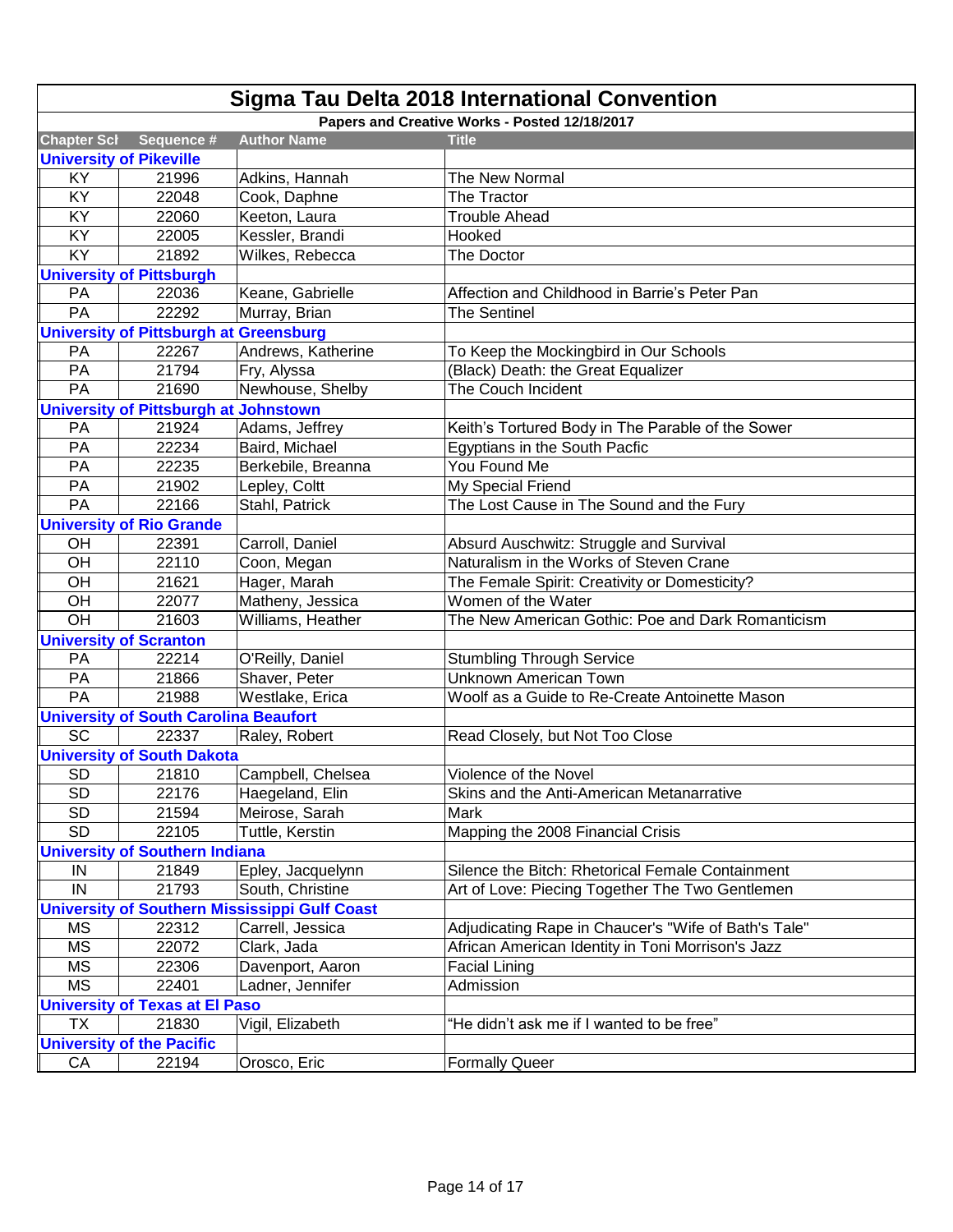| Sigma Tau Delta 2018 International Convention |                                           |                         |                                                          |  |
|-----------------------------------------------|-------------------------------------------|-------------------------|----------------------------------------------------------|--|
| Papers and Creative Works - Posted 12/18/2017 |                                           |                         |                                                          |  |
| <b>Chapter Scl</b>                            | Sequence #                                | <b>Author Name</b>      | <b>Title</b>                                             |  |
|                                               | <b>University of Toronto Scarborough</b>  |                         |                                                          |  |
| Canada                                        | 21967                                     | Chong, Grayson          | Choking Cordelia                                         |  |
| Canada                                        | 22252                                     | Khela, Sabrina          | Gendered Soundscapes in The Tragedy of Mariam            |  |
| Canada                                        | 22279                                     | MacFarlane, Connor      | Obasan: Allegory as a Depiction of Consciousness         |  |
| Canada                                        | 22141                                     | Nascimento, Adrianne    | The Warp and Weft of World and Character                 |  |
| Canada                                        | 22190                                     | Reed, Kosta             | Anatomy of Agency: Imagining Freedom in Mulholland Drive |  |
|                                               | <b>University of West Florida</b>         |                         |                                                          |  |
| FL                                            | 22372                                     | Thames, Jordan          | Quentin's Anathema: Hatred for the South                 |  |
|                                               | <b>University of West Georgia</b>         |                         |                                                          |  |
| GA                                            | 21737                                     | Collins, Emani          | The Revelation of Religious Superiority in Men           |  |
|                                               | <b>University of Wisconsin-Oshkosh</b>    |                         |                                                          |  |
| WI                                            | 22295                                     | Norby, Merry            | The Queen, The Mother, The Muse                          |  |
| <b>Utah State University</b>                  |                                           |                         |                                                          |  |
| UT                                            | 21976                                     | Ensign, Abby            | <b>Finding Common Ground</b>                             |  |
| UT                                            | 22323                                     | Graham, Landon          | Because I Love You: James Baldwin's Open Letter          |  |
| UT                                            | 21656                                     | Joyner, Forrest         | Monster to Angel                                         |  |
| UT                                            | 22003                                     | Roberts, Alexis         | <b>Toupee President</b>                                  |  |
| UT                                            | 22324                                     | Sanford, Morgan         | Lilacs Out of the Dead Land: Sex in Eliot & Joyce        |  |
| UT                                            | 22336                                     | Stevenson, Lucille      | The Rhetorical Obstinance in Seuss' The Lorax            |  |
|                                               | <b>Utah State University Eastern</b>      |                         |                                                          |  |
| UT                                            | 21648                                     | Graven, Stacy           | Gate 14                                                  |  |
|                                               | <b>Valparaiso University</b>              |                         |                                                          |  |
| IN                                            | 22353                                     | Kartaly, Kendall        | In-Between the Cracks                                    |  |
| <b>Walsh University</b>                       |                                           |                         |                                                          |  |
| OH                                            | 22079                                     | Beaver, Nicholas        | An Epiphany of Binaries                                  |  |
| OH                                            | 22027                                     | Colucy, Alexis          | Method to Madness: Shakespeare's Gender Roles in Hamlet  |  |
| OH                                            | 22029                                     | Kline, Helen            | A Rose by Another Name: Innocence in Salvage the Bones   |  |
| OH                                            | 21780                                     | Marchand, Louis         | A Date with Miss Flowers                                 |  |
|                                               | <b>Washington &amp; Jefferson College</b> |                         |                                                          |  |
| PA                                            | 21895                                     | Marasia, Kayla          | Joyce and Heaney's Redefinition of Sexuality             |  |
| PA                                            | 21920                                     | Sauer, Holly            | Maternity and Loss in Carr and Joyce                     |  |
| <b>Wayland Baptist University</b>             |                                           |                         |                                                          |  |
| TX                                            | 22352                                     | Bailey, Sierra          | Jewett's Natural Magic and Female Freedom                |  |
| ТX                                            | 22293                                     | Brown, Levi             | Gothic Inhumanity: Descent into Otherness                |  |
| <b>TX</b>                                     | 22328                                     | Hansen, Kaelene         | The Neurological and Cognitive Benefits of Reading       |  |
| <b>TX</b>                                     | 21811                                     | Hollars, Jennifer       | A Dream in Gothic                                        |  |
| <b>TX</b>                                     | 22388                                     | Wyre, Nina              | And The Lights Went Out                                  |  |
| <b>West Liberty University</b>                |                                           |                         |                                                          |  |
| WV                                            | 21742                                     | Muhametzyanova, Natalya | The Fate of a Woman in Faulkner's As I Lay Dying         |  |
|                                               | <b>Western Illinois University</b>        |                         |                                                          |  |
| IL                                            | 22087                                     | Cameron, Molly          | Addicted to Happiness: Dystopia as Utopia                |  |
| IL                                            | 21686                                     | Rohrback, Paige         | Home Away From Home                                      |  |
| $\sf IL$                                      | 22367                                     | Tyler, Tess             | Prospero: Man of Otherness                               |  |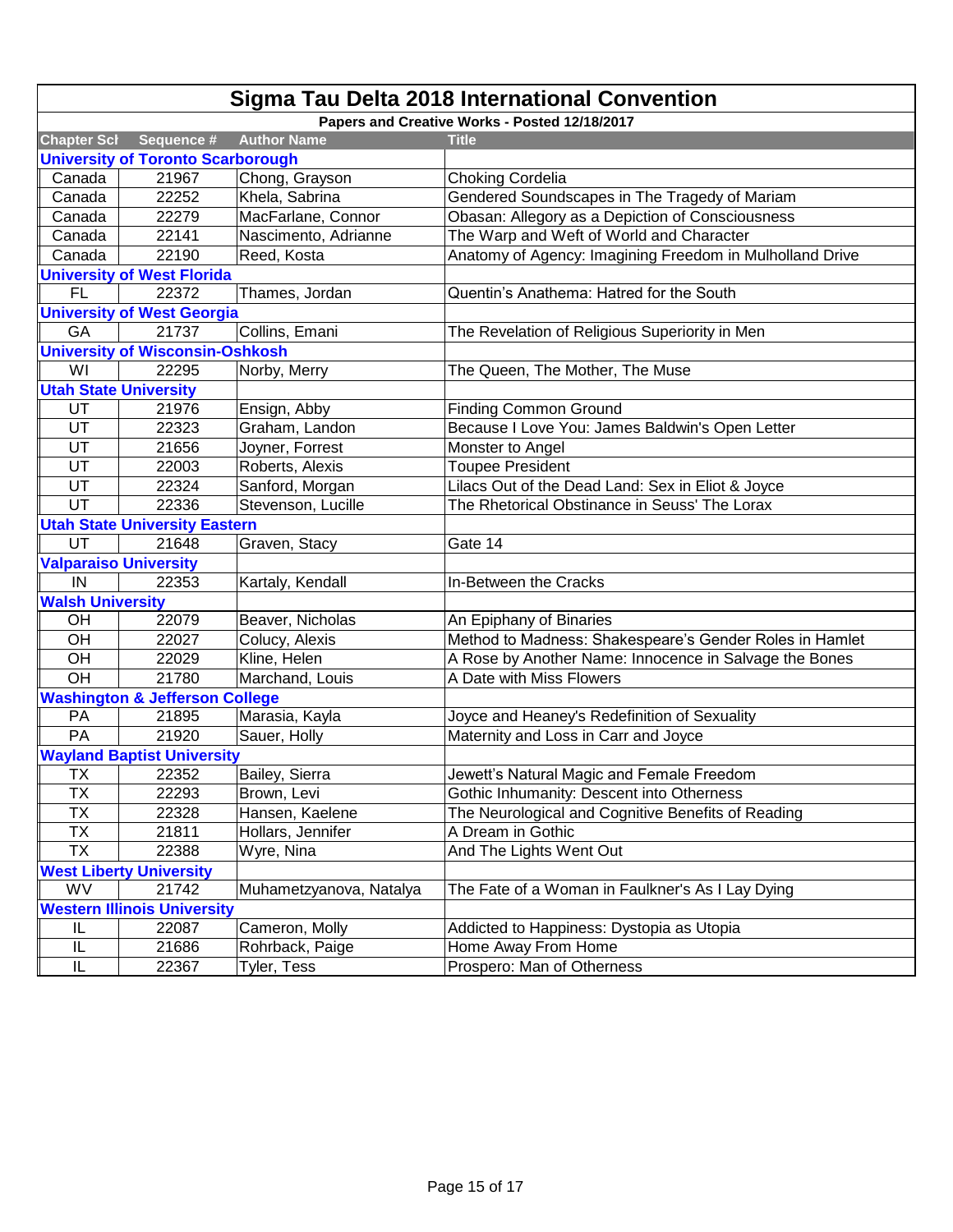| Sigma Tau Delta 2018 International Convention    |                                          |                       |                                                            |  |
|--------------------------------------------------|------------------------------------------|-----------------------|------------------------------------------------------------|--|
| Papers and Creative Works - Posted 12/18/2017    |                                          |                       |                                                            |  |
| <b>Chapter Scl</b>                               | Sequence #                               | <b>Author Name</b>    | <b>Title</b>                                               |  |
|                                                  | <b>Western Kentucky University</b>       |                       |                                                            |  |
| KY                                               | 21819                                    | Daniels, Katie        | The Devil You Know                                         |  |
| KY                                               | 21622                                    | Gruber, Brittney      | Read It and Teach: Poetry in High School                   |  |
| KY                                               | 21900                                    | Holt, Delaney         | <b>Kentucky Wilderness</b>                                 |  |
| KY                                               | 21985                                    | Houston, Emily        | This is Love                                               |  |
| KY                                               | 21678                                    | McCormick, Jessica    | A House                                                    |  |
| KY                                               | 21763                                    | Quaid, Rachel         | <b>Dandelion Love</b>                                      |  |
| KY                                               | 21897                                    | Sanders, Adrian       | This Side of the Dirt                                      |  |
| KY                                               | 22364                                    | Turner, Natalie       | Trust as an Emotion                                        |  |
| <b>KY</b>                                        | 21660                                    | Walker, Leah          | The Trailer                                                |  |
|                                                  | <b>Western Michigan University</b>       |                       |                                                            |  |
| MI                                               | 21636                                    | Dreyer, Courtney      | Manufacturing Paranoia: A Horror Trailer Analysis          |  |
| MI                                               | 21858                                    | Sanford, Heather      | Ableist Ideologies In Rick Riordan's The Lightning Thief   |  |
|                                                  | <b>Western State Colorado University</b> |                       |                                                            |  |
| CO                                               | 22161                                    | Butler, Taja'Mir      | Molt, Black Bird                                           |  |
| CO                                               | 21883                                    | Ewert, Wyatt          | <b>Take Flight</b>                                         |  |
| CO                                               | 21758                                    | Henderson, Zoe        | Narcissistic Asphyxiation                                  |  |
| CO                                               | 22215                                    | Leaver, Lillian       | The Dangerous Ambassador                                   |  |
| CO                                               | 21751                                    | Lewis, Annabel        | Loser                                                      |  |
| CO                                               | 22287                                    | Mear, Marlida         | Hestia, Revisited                                          |  |
| CO                                               | 21821                                    | Miranda-Troup, Josiah | For Me and Me Alone                                        |  |
| CO                                               | 22273                                    | Perugini, Isabella    | <b>Stuffed</b>                                             |  |
| CO                                               | 21836                                    | Ramsey, Elizabeth     | Swan Songs                                                 |  |
|                                                  | <b>Westfield State University</b>        |                       |                                                            |  |
| МA                                               | 22246                                    | Boucher, Jaime        | If Only                                                    |  |
| MA                                               | 22030                                    | Linnehan, Ashley      | Blues Narrative Form Used by Baldwin and O'Connor          |  |
| MA                                               | 22189                                    | Luongo, Christine     | Carver and Morrison on Women's Roles in Marriage           |  |
| MA                                               | 22374                                    | Luongo, Christine     | Narrative Structure, Healing, and Identity                 |  |
| MA                                               | 22020                                    | Morris, Kathleen      | The Literal Definition of Insanity                         |  |
| MA                                               | 22152                                    | Potter, Elizabeth     | Iman: A Critical Narrative of the Situation in Syria       |  |
| MA                                               | 22349                                    | Stabile, Morgan       | I Didn't Want You to Know Because                          |  |
|                                                  | <b>Westminster College (PA)</b>          |                       |                                                            |  |
| PA                                               | 22074                                    | Altman, Tessa         | Agnes Grey and Anne Brontë's Fight for Animal Rights       |  |
| PA                                               | 22389                                    | Kohler, Morgan        | Racism & Sexism in Faulkner & Morrison's Fiction           |  |
| PA                                               | 22145                                    | Miller, Marissa       | The Homosexual Role of Holden Caulfield                    |  |
| PA                                               | 22009                                    | Quigley, Alexandria   | On the Way                                                 |  |
| <b>Wichita State University</b>                  |                                          |                       |                                                            |  |
| KS                                               | 21653                                    | Lubbers, Mercedes     | Remembering Love                                           |  |
| KS                                               | 22120                                    | Stewart, Victoria     | Rhetoric of Identity: Emily Dickinson and Women Scientists |  |
| KS                                               | 21812                                    | Whitaker, Carolyn     | Laments                                                    |  |
| <b>William Paterson University of New Jersey</b> |                                          |                       |                                                            |  |
| <b>NJ</b>                                        | 21913                                    | Livieratos, Eros      | Portraits                                                  |  |